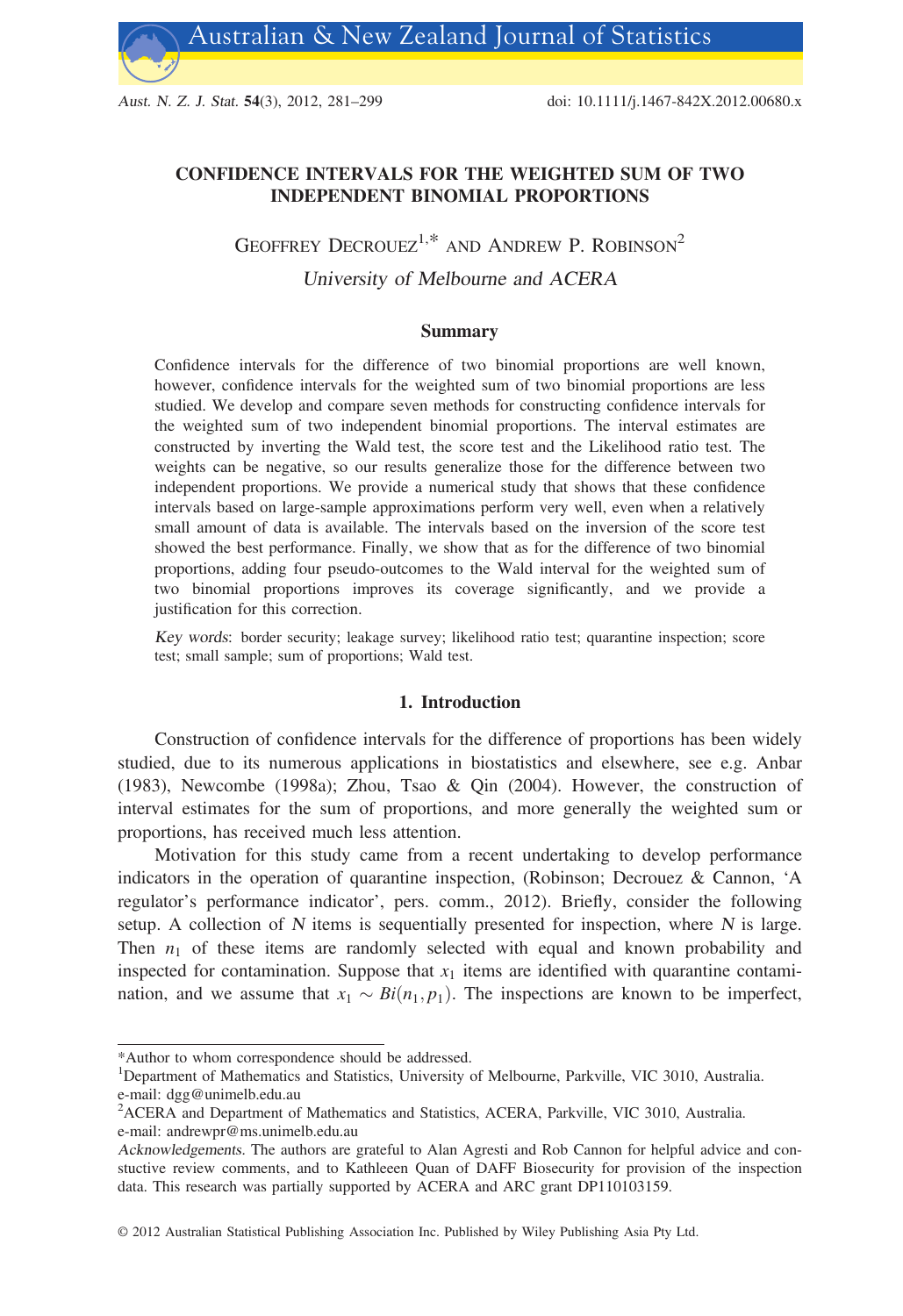but the probability of contamination being missed is unknown. Those  $x_1$  items are cleaned; that is the contamination is removed.

Then, an independent, random, equal and known probability sub-sample of  $n_2(n_2 \ll n_1)$  items is taken from the  $n_1 - x_1$  items that were inspected and passed. These  $n_2$  items are inspected thoroughly in a process that is assumed to detect all contamination. Suppose that  $x_2$  items are identified as contaminated, and we assume that  $x_2 \sim Bi(n_2, p_2)$ . The re-sampling process is referred to as a leakage survey, but it is comparable to a goldstandard test procedure.

The  $x_1$  out of  $n_1$  items represent the rate at which contamination is approaching the border, whereas the  $x_2$  out of  $n_2$  items represent the rate at which inspections fail to capture contamination. In an operational setting these random variables can be assumed to be independent, and they may differ sharply.

An estimate of the proportion of items that has passed through the entire inspection process that are still contaminated is developed through the following process. There are now two streams of leaked items to consider: those among the  $n_1$  inspected items that are not intercepted and those among the  $N - n_1$  items that are not inspected. The count of contaminated units that leaks through the inspection is estimated by

$$
\widehat{l}=\frac{n_1x_2}{n_2},
$$

so the estimated total number of contaminated units in the whole pathway is

$$
\widehat{c} = \left(x_1 + \frac{n_1 x_2}{n_2}\right) \frac{N}{n_1}
$$

and the estimated number that remains after the inspection is

$$
\widehat{L} = \left(x_1 + \frac{n_1 x_2}{n_2}\right) \frac{N}{n_1} - x_1 - x_2
$$

and, finally, the pathway-level leakage rate, expressed as the proportion of arriving items, is

$$
\widehat{\theta} = \frac{x_1}{n_1} \frac{N - n_1}{N} + \frac{x_2}{n_2} \frac{N - n_2}{N}
$$

which can be rewritten as  $\hat{\theta} = \alpha \hat{p}_1 + \beta \hat{p}_2$ , where  $\hat{p}_1 = x_1/n_1$  is the estimate of the binomial parameter for the random variable  $x_1$  defined as above,  $\hat{p}_2 = x_2/n_2$  is the estimate of the binomial parameter for the independent random variable  $x_2$  defined as above, and the two constants are  $\alpha = 1 - n_1/N$  and  $\beta = 1 - n_2/N$  which depend only on known elements of the design.

It is of interest to provide an interval estimate for the leakage in order to provide the manager with information about the quality of the estimate.

In medical studies, the assessment of performance of a prediction model using a weighted average of sensitivity and specificity has received increased interest recently. The present study provides methodology for constructing confidence intervals for these novel measures. In Vach, Gerke & Høiland-Carlsen (2012), the success of a diagnosis study is defined using the so-called 'liberal criterion', expressed as the weighted average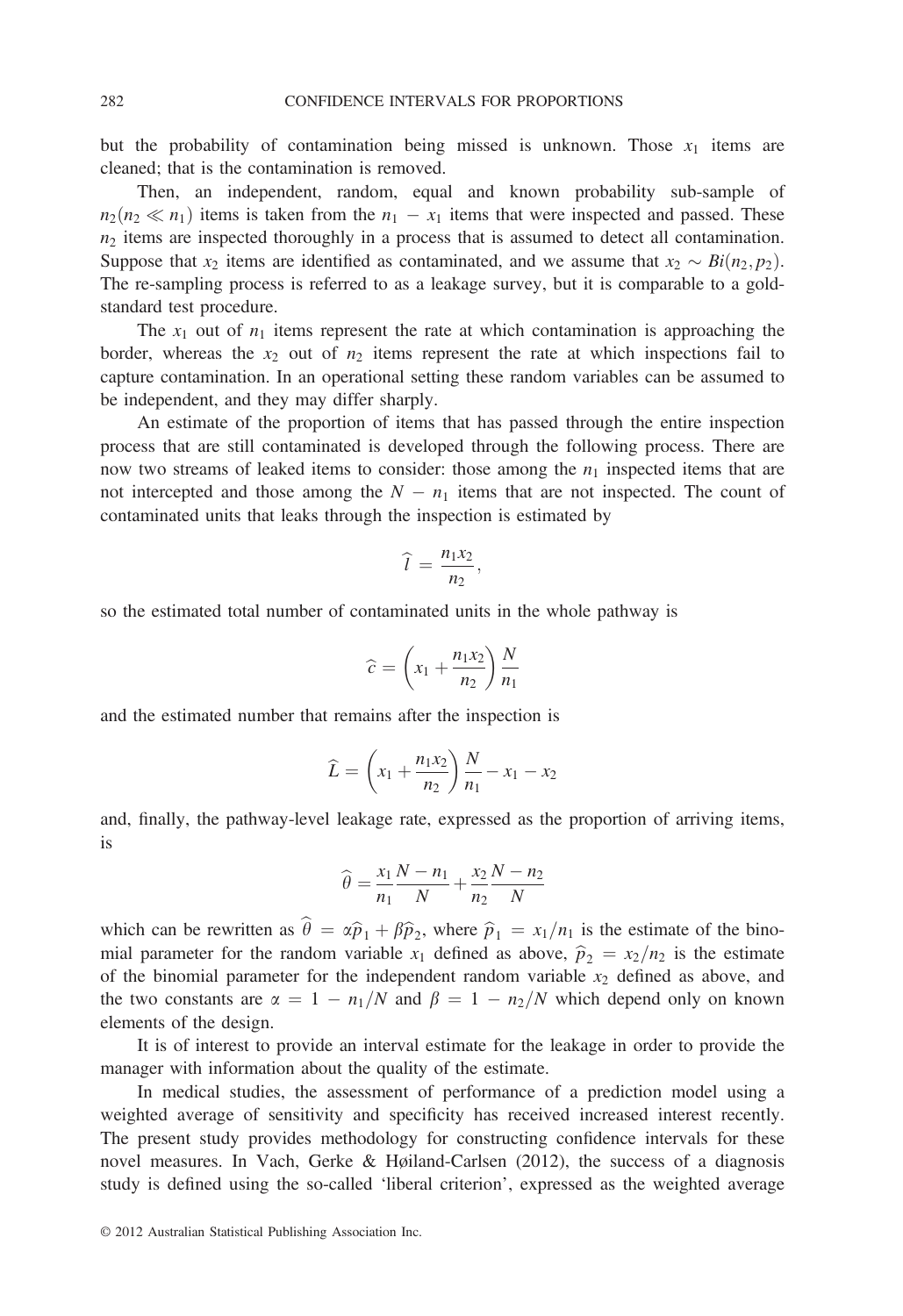of sensitivity and specificity. Decision-analytic methods take into account the harm from unnecessary treatment or overtreatment using the net benefit, expressed as the weighted sum of true and false positive counts, see Vickers & Elkin (2006); Vickers et al. (2008). See also Newcombe (2001); Steyerberg et al. (2010) for assessment of these new measures of performance.

A general method for constructing confidence intervals is by the inversion of a test statistic. Suppose we wish to find a 100(1 -  $\alpha$ )% confidence interval for some parameter  $\theta$ . Denote by  $\hat{\theta}$  the maximum likelihood estimate of  $\theta$ , given independent and identically distributed observations  $X_1, \ldots, X_n$ . Then, under general assumptions,  $n^{1/2}(\hat{\theta} - \theta)$  is asymptotically normally distributed with zero mean and variance  $I^{-1}(\theta)$ , where  $I(\theta)$  is the Fisher information for  $X_1$ . This setup suggests using the Wald test to test the null hypothesis  $H_0$ :  $\theta = \theta_0$  against the two-sided alternative  $\theta \neq \theta_0$ . The statistic  $W_n(\theta_0) =$  $n(\hat{\theta} - \theta_0)^2 I(\theta_0)$  can then be used to construct a  $100(1 - \alpha)\%$  confidence interval, given<br>by the set of  $\theta_0$  values such that  $\mathbf{P}(W^2(\theta_0) \leq \tau^2) = 1 - \alpha$  where z is the  $(1 - \alpha)$ -th by the set of  $\theta_0$  values such that  $\mathbf{P}(W_n^2(\theta_0) \leq z_{\alpha/2}^2) = 1 - \alpha$ , where  $z_\alpha$  is the  $(1 - \alpha)$ -th quantile of the normal distribution. Alternatively if we denote by  $l(\theta|x, \alpha, y)$  the logquantile of the normal distribution. Alternatively, if we denote by  $l(\theta|x_1, \ldots, x_n)$  the loglikelihood of the data, and  $S(\theta) = \partial l(\theta|x_1,\ldots,x_n)/\partial \theta$  the score function, the asymptotic chi-square distribution of the statistic  $Y_n(\theta_0) = S^2(\theta_0)/I(\theta_0)$  can be used to provide a confidence interval for  $\theta$ . Finally, one can invert a likelihood-ratio test, with statistic given by  $Z_n(\theta) = -2(l(\theta_0|x_1, \ldots, x_n) - l(\theta|x_1, \ldots, x_n))$ , which can be shown to have an asymptotic chi-square distribution.

These three methods, the Wald test, the score test and the likelihood-ratio test, can be used to provide confidence intervals for the weighted sum of two independent binomial proportions.

The rest of the paper is laid out as follows. In Section 2, we explain how to obtain such intervals. We outline and report a numerical study of the performance of these methods in Section 3, Section 4 provides a discussion, and Section 5 gives an application.

# 2. Interval estimators

Let  $X_1$  and  $X_2$  be two independent binomial random variables, with respective sample sizes  $n_1$  and  $n_2$ , and probability of success  $p_1$  and  $p_2$ . In this section, we construct confidence intervals for the weighted sum  $\alpha p_1 + \beta p_2$ , where  $\alpha \neq 0, \beta \neq 0$ , by inverting three two-sided tests: the Wald test, the score test and the likelihood ratio test. To keep this study as general as possible, we do not assume that  $\alpha$  and  $\beta$  are strictly positive. Therefore, confidence intervals constructed here match existing methods for the difference of two proportions in the particular case  $\beta = 1$  and  $\alpha = -1$ . Suppose without loss of generality that  $|\alpha| \leq |\beta|$ . Then  $\alpha p_1 + \beta p_2 = \beta(\alpha/\beta p_1 + p_2)$ , where  $|\alpha/\beta| \leq 1$ . Therefore, we can restrict the construction of confidence intervals for the weighted sum of two binomial proportions  $\alpha p_1 + \beta p_2$  to the case where  $-1 \le \alpha \le 1$ ,  $\alpha \ne 0$ , and  $\beta = 1$ . Let  $heta = \alpha p_1 + p_2$  and  $\psi = \alpha p_1 - p_2$ . The range of possible values of  $\theta$ , the parameter of interest, is  $[0, 1 + \alpha]$  if  $\alpha > 0$  and  $[\alpha, 1]$  if  $\alpha < 0$ .

# 2.1. Wald interval

The first interval is obtained from the Wald statistical test, which evaluates the standard error of the maximum likelihood estimate  $\hat{\theta} = \alpha \hat{p}_1 + \hat{p}_2$ , where  $\hat{p}_1 = X_1/n_1$  and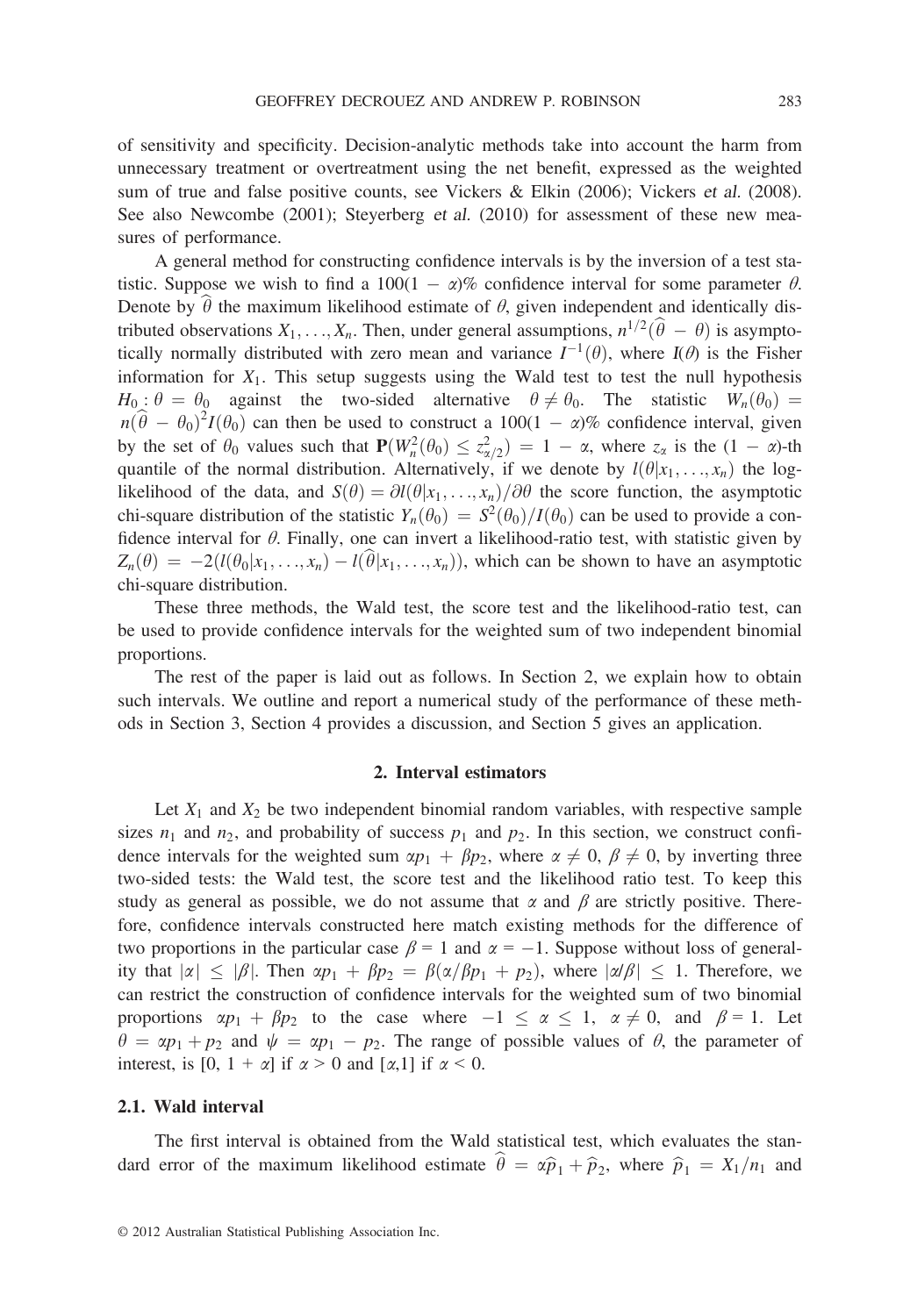$\hat{p}_2 = X_2/n_2$ . Denote by  $z = z_{a/2}$  the  $(1 - a/2)$ -th quantile of the normal distribution. Based on a large-sample approximation, a confidence interval for  $\hat{\theta}$  is given by

$$
\widehat{\theta} \pm z \left( \alpha^2 \frac{\widehat{p}_1 (1 - \widehat{p}_1)}{n_1} + \frac{\widehat{p}_2 (1 - \widehat{p}_2)}{n_2} \right)^{1/2} . \tag{1}
$$

We refer to this interval as the Wald interval. Wald intervals for a single proportion or for the difference of two proportions are known to perform poorly, and are usually well below the nominal coverage (Newcombe 1998a,b), although they are still widely used in practice because of their simplicity. Adding artificial outcomes is a simple and efficient way to get better coverage, as explained in Agresti & Coull (1998) and Agresti & Caffo (2000). In Section 2.3, we propose a justification for applying such a correction for sums and differences of proportions. The Wald interval also suffers from overshoot, that is, bounds of the calculated interval can be outside the range of possible values for  $\theta$ .

## 2.2. Haldane and Jeffreys–Perks interval

The next two intervals are based on confidence intervals constructed for the difference of two binomial proportions that were introduced by Beal (1987). It is convenient to express the variance of  $\theta$  in terms of  $\theta = \alpha p_1 + p_2$  and  $\psi = \alpha p_1 - p_2$ ,

$$
\vartheta(\theta,\psi;u,v,\alpha)=u((\alpha+1-\theta)\theta+(\alpha-1-\psi)\psi)+v(\theta(\alpha-1)+\psi(\alpha+1)-2\theta\psi),
$$

where

$$
u = \frac{1}{4} \left( \frac{1}{n_1} + \frac{1}{n_2} \right), \quad v = \frac{1}{4} \left( \frac{1}{n_1} - \frac{1}{n_2} \right).
$$

A confidence interval for  $\theta$  comprises the set of values of  $\theta$  such that

$$
(\theta - \widehat{\theta})^2 \le z^2 \vartheta(\widetilde{\theta}, \widetilde{\psi}; u, v, \alpha), \tag{2}
$$

where  $\tilde{\theta}$  and  $\tilde{\psi}$  are expressions for  $\theta$  and  $\psi$  (see examples below), so that the bounds of the confidence interval correspond to equality in (2). For example, the Wald interval is obtained with  $\tilde{\theta} = \hat{\theta}$  and  $\tilde{\psi} = \hat{\psi}$ , where  $\hat{\psi} = \alpha \hat{p}_1 - \hat{p}_2$  denotes the maximum likelihood estimate of  $\psi$ . Here we obtain another interval with  $\theta = \theta$  and  $\psi = \psi$ . This new interval, given below, is the equivalent of the Wilson interval for the single binomial proportion, see Wilson (1927), which is known to be an improved confidence interval compared to the basic Wald interval. With  $\tilde{\theta} = \theta$  and  $\tilde{\psi} = \hat{\psi}$ , (2) reduces to a quadratic equation given by  $a_2\theta^2 + a_1\theta + a_0 = 0$ , with

$$
a_2 = 1 + z^2 u
$$
  
\n
$$
a_1 = -2(\hat{\theta} + z^2(u(\alpha + 1) + v(\alpha - 1) - 2\hat{\psi}v)/2)
$$
  
\n
$$
a_0 = \hat{\theta}^2 - z^2 \hat{\psi}(u(\alpha - 1 - \hat{\psi}) + v(\alpha + 1)),
$$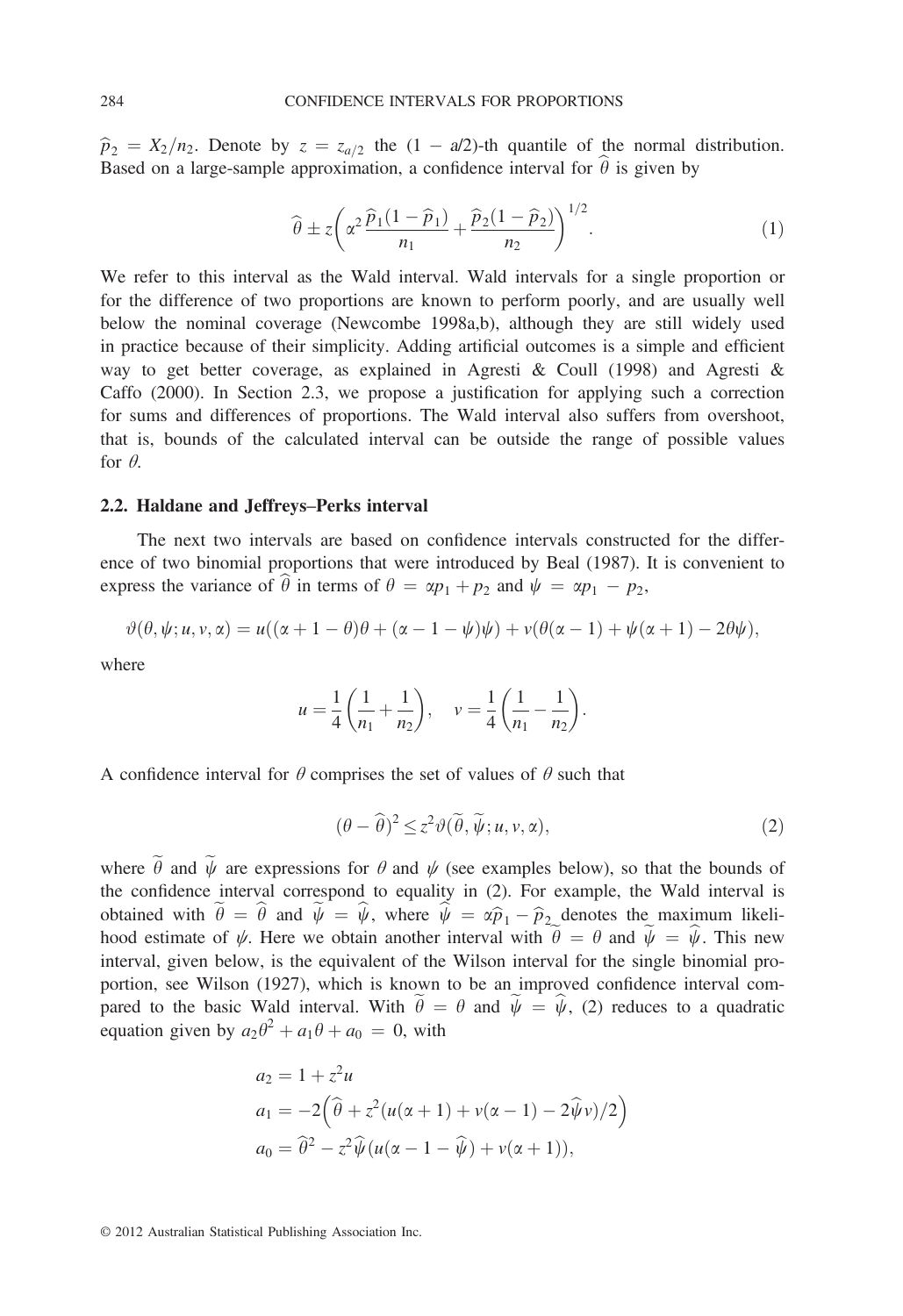whose roots delimit a new confidence interval. The roots are

$$
\frac{\widehat{\theta} + \frac{z^2}{2} (u(\alpha + 1) + v(\alpha - 1) - 2\widehat{\psi}\nu)}{1 + z^2 u} \pm z \frac{(\vartheta(\widehat{\theta}, \widehat{\psi}; u, v, \alpha) + z^2 \Delta)^{1/2}}{1 + z^2 u},
$$
(3)

where

$$
\Delta = u^2 \left( \frac{1}{4} (\alpha + 1)^2 + \widehat{\psi} (\alpha - 1 - \widehat{\psi}) \right) + v^2 \left( \frac{1}{4} (\alpha - 1)^2 - \widehat{\psi} (\alpha - 1 - \widehat{\psi}) \right) + uv \frac{(\alpha + 1)(\alpha - 1)}{2}
$$

A closely related interval is obtained with  $\widetilde{\theta} = \theta$  and

$$
\widetilde{\psi} = \widehat{\psi}(\gamma) = \alpha \frac{n_1 \widehat{p}_1 + \gamma + 1}{n_1 + 2\gamma + 2} - \frac{n_2 \widehat{p}_2 + \gamma + 1}{n_2 + 2\gamma + 2},
$$

where  $\gamma \ge -1$ , which is the posterior mean of  $\psi$  using a prior proportional to  $(p_1(1 - p_1)p_2(1 - p_2))^{\gamma}$  on  $(p_1, p_2)$ . Interval (3) corresponds to  $\gamma = -1$  and is referred to as the Haldane interval, because the prior on  $(p_1, p_2)$  corresponds to the product of Haldane priors (Haldane 1945), which gives most weight to extreme values 0 and 1. Different values of  $\gamma$  lead to various confidence intervals. Following Beal (1987), we consider the interval obtained with  $\theta = \theta$  and  $\psi = \psi(-1/2)$ , which is referred to as the Jeffreys– Perks interval. These two intervals can suffer from overshoot.

# 2.3. Modified Wald interval

It is well known that the Wald confidence interval for a single binomial proportion  $p$  with nominal coverage 0.95 can have a coverage closer to the nominal value after adding to the data four-pseudo observations, comprising two successes and two failures, see Agresti and Coull (1998). The justification provided by Agresti and Coull for adding four observations comes from the Wilson interval, which has a coverage close to the nominal level, and a midpoint that is not  $\hat{p}$ , the maximum likelihood estimate of p, but instead  $(X + z^2/2)/(n + z^2)$ , where X is the binomial variate and <sup>n</sup> the sample size. For 95% confidence intervals, the midpoint is approximately  $(X + 2)/(n + 4)$ . Agresti & Coull proposed to adjust the Wald interval by replacing the number of observations n by  $n + 4$ , and the number of successes X by  $X + 2$ . Surprisingly, doing so improves the coverage dramatically. In Agresti & Caffo  $(2000)$ , the authors investigated the improvement made by using a similar trick for the construction of confidence intervals for the differences of two proportions, but without giving a justification for it, other than from a Bayesian point of view. Here we provide a general development that justifies the strategy for both the sum and the difference of independent proportions.

The Haldane interval for the weighted sum is obtained from the solutions of a quadratic equation. Suppose for simplicity that  $n_1 = n_2 = n$  and  $\alpha = 1$ . The midpoint of the Haldane interval

$$
\widehat{\theta}\left(\frac{1}{1+z^2u}\right) + \frac{z^2u}{1+z^2u}
$$

: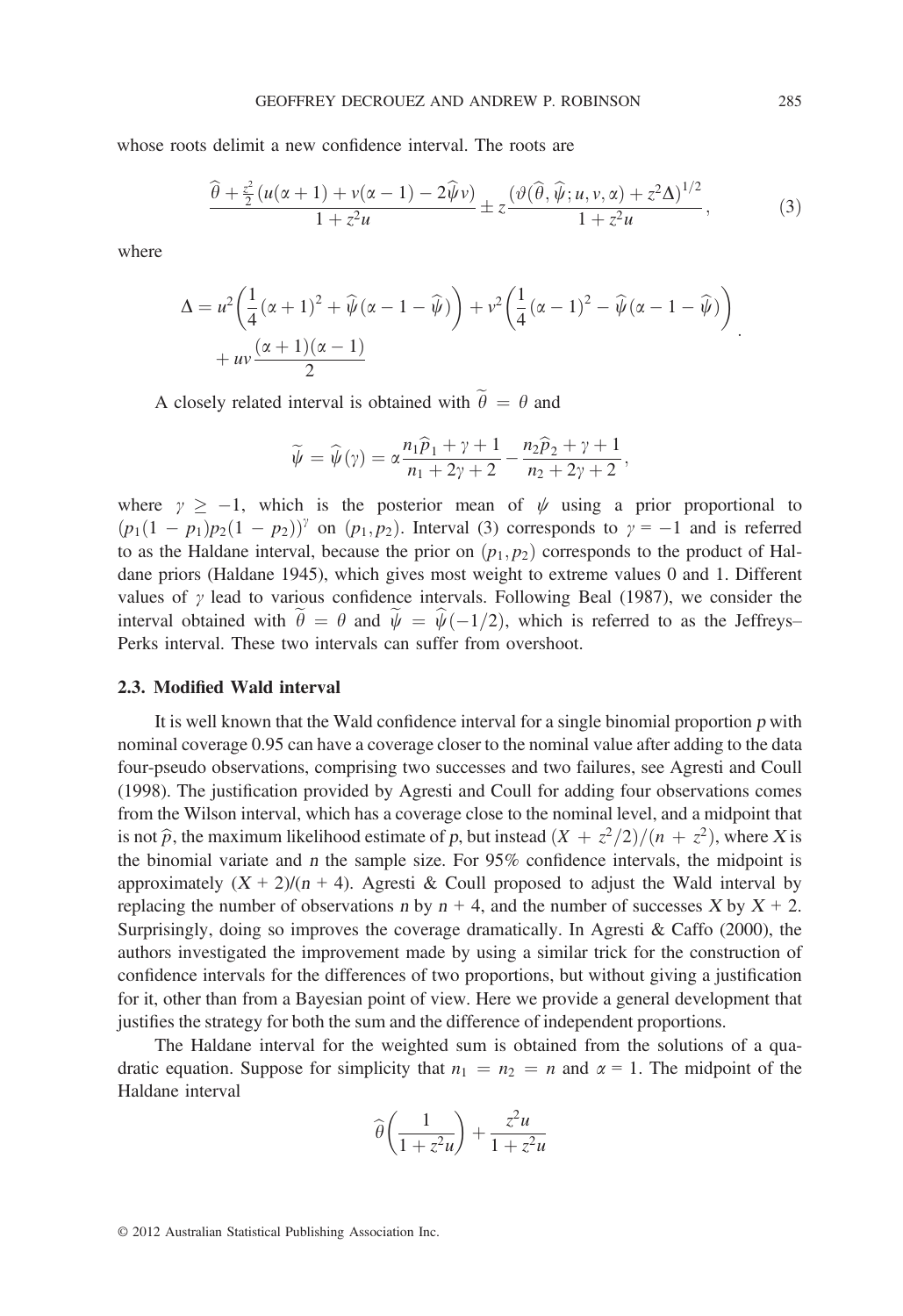falls between  $\hat{\theta}$  and 1. The midpoint, re-expressed in terms of  $X_1$  and  $X_2$  becomes

$$
\frac{X_1 + X_2 + z^2/2}{n + z^2/2} \approx \frac{X_1 + X_2 + 2}{n + 2} = \frac{X_1 + 1}{n + 2} + \frac{X_2 + 1}{n + 2},
$$

The square of the standard deviation to be added/subtracted to the midpoint is equal to

$$
\frac{1}{n+z^2/2}\bigg((\widehat{p}_1(1-\widehat{p}_1)+\widehat{p}_2(1-\widehat{p}_2))\frac{n}{n+z^2/2}+\frac{1}{2}(1-\widehat{\psi}^2)\frac{z^2}{z^2+2n}\bigg),\,
$$

which is a weighted average of two terms, the first term being the variance of the sum of two proportions where the sample size *n* is replaced by  $n + z^2/2$ . This observation provides a motivation to adjust the Wald interval (1), with  $\hat{p}_1 = (X_1 + 1)/(n_1 + 2)$ ,  $\hat{p}_2 = (X_2 + 1)/(n_2 + 2)$  and  $n_1$  and  $n_2$  replaced by  $n_1 + 2$  and  $n_2 + 2$ .

This calculation is similar if considering the Haldane interval for the difference of two proportions. It provides a nice justification for using such a correction, which is similar to the justification given by Agresti & Coull for the single proportion. Note that the adjusted Wald interval still suffers from possible overshoot.

# 2.4. Score interval

The log-likelihood function may be expressed in terms of  $\theta$  and  $p_1$ ,

$$
l(\theta, p_1) = x_1 \ln p_1 + (n_1 - x_1) \ln(1 - p_1) + x_2 \ln(\theta - \alpha p_1) + (n_2 - x_2) \ln(1 - \theta + \alpha p_1).
$$

The score functions for  $\theta$  and  $p_1$  are, respectively,

$$
S_{\theta}(\theta, p_1) = \frac{\partial l(\theta, p_1)}{\partial \theta} = \frac{x_2 - n_2 p_2}{p_2 q_2},
$$
  
\n
$$
S_p(\theta, p_1) = \frac{\partial l(\theta, p_1)}{\partial p_1} = \frac{x_1 - n_1 p_1}{p_1 q_1} - \alpha \frac{x_2 - n_2 p_2}{p_2 q_2},
$$

where we denote for simplicity  $q_1 = 1 - p_1$  and  $q_2 = 1 - p_2$ . The variance and covariance of the score functions are given by

$$
J_{\theta,\theta}(\theta, p_1) = -\mathbf{E}\left(\frac{\partial^2 l(\theta, p_1)}{\partial \theta^2}\right) = \frac{n_2}{p_2 q_2},
$$
  

$$
J_{p,p}(\theta, p_1) = -\mathbf{E}\left(\frac{\partial^2 l(\theta, p_1)}{\partial p_1^2}\right) = \frac{n_1}{p_1 q_1} + \alpha^2 \frac{n_2}{p_2 q_2},
$$
  

$$
J_{\theta,p}(\theta, p_1) = -\mathbf{E}\left(\frac{\partial^2 l(\theta, p_1)}{\partial \theta \partial p_1}\right) = -\alpha \frac{n_2}{p_2 q_2}.
$$

We wish to construct a confidence interval for  $\theta$  regardless of  $p_1$ . To do so, we treat  $p_1$  as a nuisance parameter, and we denote by  $\tilde{p}_1(\theta) = \arg \max_{p_1} l(\theta, p_1)$  the maximum likelihood of  $p_1$  given  $\theta$ . Assuming  $\theta$  is known,  $p_1$  lies in the open interval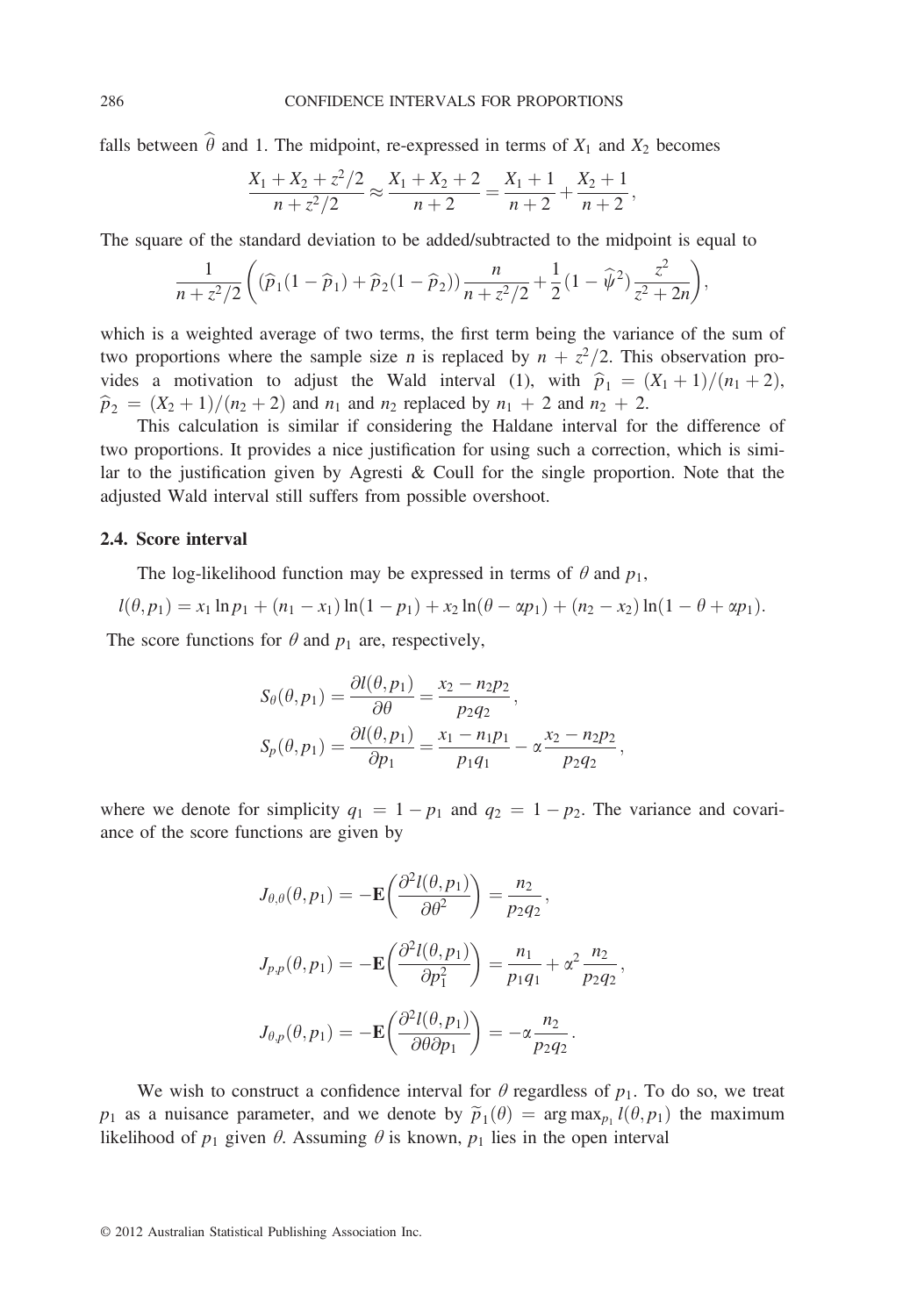$$
I_{\theta,\alpha}^+ = \left(\max\left(0, \frac{\theta-1}{\alpha}\right), \min\left(1, \frac{\theta}{\alpha}\right)\right).
$$

if  $\alpha \in (0,1]$ , and in

$$
I_{\theta,\alpha}^- = \left(\max\left(0,\frac{\theta}{\alpha}\right),\min\left(1,\frac{\theta-1}{\alpha}\right)\right).
$$

if  $\alpha \in [-1,0)$ . The estimate  $\widetilde{p}_1(\theta)$  satisfies  $S_p(\theta, p_1) = 0$ , which is a cubic equation in  $p_1$ :  $Q(p_1) = 0$ , with

$$
Q(x) = b_3 x^3 + b_2 x^2 + b_1 x + b_0, \quad x \in I_{\theta, \alpha}^{\pm}, \tag{4}
$$

and

$$
b_3 = \alpha^2 (n_1 + n_2),
$$
  
\n
$$
b_2 = \alpha (n_1 (1 - 2\theta) - \alpha (n_2 + x_1) + x_2 - \theta n_2),
$$
  
\n
$$
b_1 = x_1 \alpha (2\theta - 1) + n_1 \theta (\theta - 1) + \alpha (n_2 \theta - x_2),
$$
  
\n
$$
b_0 = \theta x_1 (1 - \theta).
$$

This equation is found to have three real roots. We take  $\tilde{p}_1(\theta) = y_1$  (given in Appendix A) and  $\widetilde{p}_2(\theta) = \theta - \alpha \widetilde{p}_1(\theta)$ .

The statistic  $S_\theta(\theta, \tilde{p}_1(\theta))$  has an asymptotic normal distribution with variance (see, e.g. section 4.5 in Davison 2003)

$$
\operatorname{Var}(S_{\theta}(\theta, \widetilde{p}_1(\theta))) = J_{\theta, \theta}(\theta, \widetilde{p}_1(\theta)) - \frac{J_{\theta, p}^2(\theta, \widetilde{p}_1(\theta))}{J_{p, p}(\theta, \widetilde{p}_1(\theta))} \n= \left( \alpha^2 \frac{\widetilde{p}_1(\theta)(1 - \widetilde{p}_1(\theta))}{n!} + \frac{\widetilde{p}_2(\theta)(1 - \widetilde{p}_2(\theta))}{n_2} \right)^{-1} \equiv v_{\alpha}(\theta, \widetilde{p}_1(\theta)).
$$

We can therefore use the profile score function to derive a confidence interval, whose bounds are the solutions to

$$
\frac{S_{\theta}^{2}(\theta,\widetilde{p}_{1}(\theta))}{v_{\alpha,\beta}(\theta,\widetilde{p}_{1}(\theta))} = \frac{(x_{2} - n_{2}\widetilde{p}_{2}(\theta))^{2}}{(\widetilde{p}_{2}(\theta)\widetilde{q}_{2}(\theta))^{2}v_{\alpha}(\theta,\widetilde{p}_{1}(\theta))} = z^{2},
$$
\n(5)

which can be solved numerically. We refer this interval to as the score interval.

Note that, following the method given by Mee (1984) for the construction of a confidence interval for the difference of two proportions, we can construct an interval for the sum  $\theta = \alpha p_1 + p_2$ , whose bounds are solutions to

<sup>© 2012</sup> Australian Statistical Publishing Association Inc.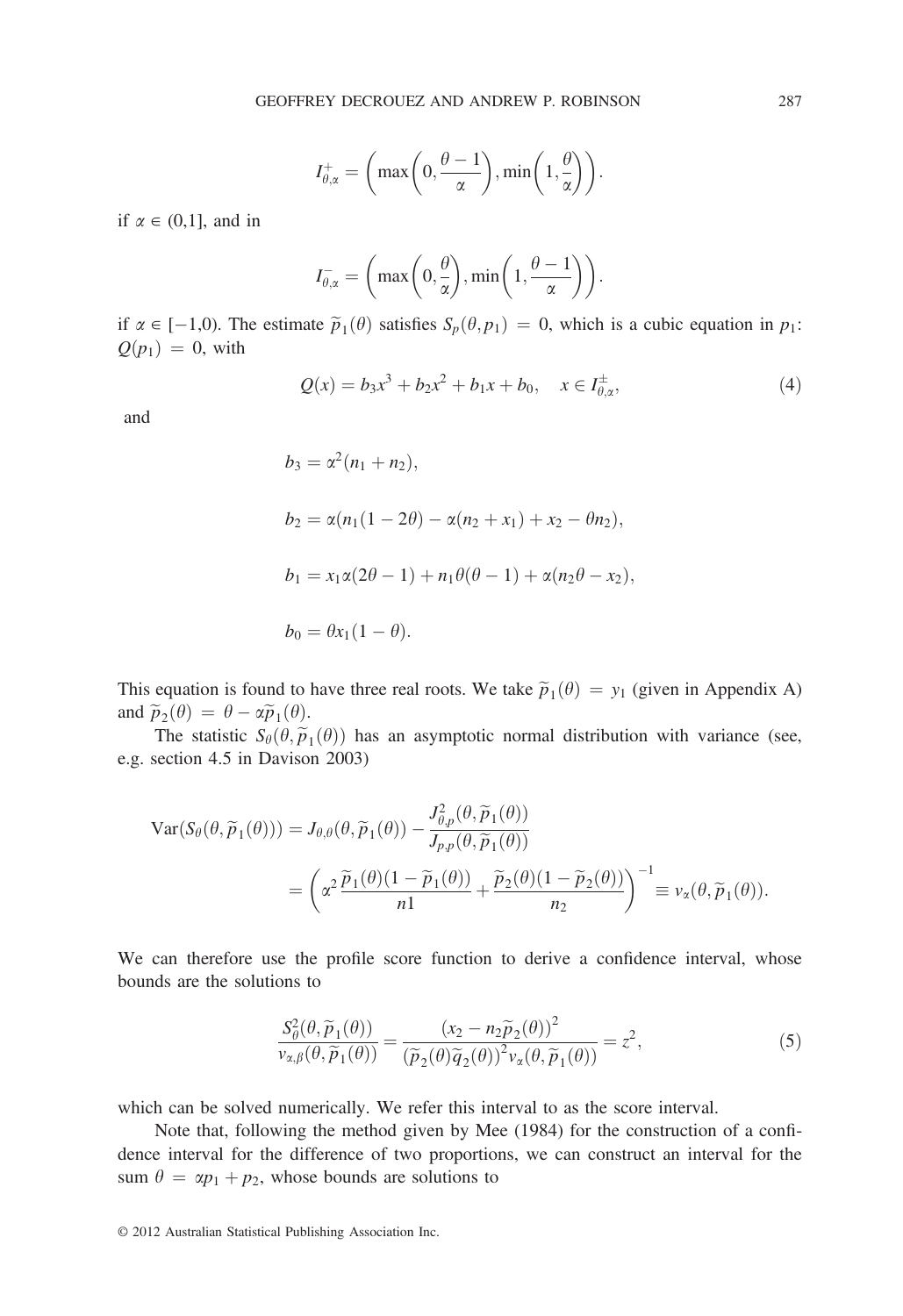$$
\frac{(\hat{\theta} - \theta)^2}{\alpha^2 \frac{\widetilde{p}_1(\theta)(1 - \widetilde{p}_1(\theta))}{n!} + \frac{\widetilde{p}_2(\theta)(1 - \widetilde{p}_2(\theta))}{n_2}} = \left(\alpha \frac{x_1}{n_1} + \frac{x_2}{n_2} - \theta\right)^2 v_\alpha(\theta, \widetilde{p}_1(\theta)) = z^2,
$$
\n(6)

where  $v_{\alpha}$  is defined above in (5) and  $\tilde{p}_1(\theta)$  is the profile estimate of  $p_1$  given  $\theta$ . We show that this interval is identical to the score interval in Appendix B.

Also, following the idea of Miettinen & Nurminen (1985), we can obtain another interval by replacing  $z^2$  with  $z^2(n_1 + n_2)/(n_1 + n_2 - 1)$ . We refer to the latter interval as the score interval with adjusted variance.

# 2.5. Likelihood-ratio interval

Finally, we invert a likelihood ratio test. The statistic is given by

$$
\lambda(\theta) = -2\log\left(\frac{\widetilde{p}_1(\theta)}{\widehat{p}_1}\right)^{x_1} \left(\frac{1-\widetilde{p}_1(\theta)}{1-\widehat{p}_1}\right)^{n_1-x_1} \left(\frac{\widetilde{p}_2(\theta)}{\widehat{p}_2}\right)^{x_2} \left(\frac{1-\widetilde{p}_2(\theta)}{1-\widehat{p}_2}\right)^{n_2-x_2},
$$

where  $\tilde{p}_1(\theta)$  and  $\tilde{p}_2(\theta)$  are the maximum likelihood estimators of  $p_1$  and  $p_2$  under the constraint  $\alpha p_1 + p_2 = \theta$  (that is,  $\tilde{p}_1(\theta)$  is the root of Q, defined in (4)). It can be shown that  $\lambda(\theta)$  has an asymptotic chi-squared distribution (see, e.g. section 4.5 in Davison 2003). Since the likelihood ratio compares the likelihood estimated at the maximum-likelihood estimate with the likelihood under the null hypothesis, we reject the null hypothesis when this ratio is too large, which provides a confidence interval for  $\theta$  that is given by  $\{\theta | \lambda(\theta) \geq z^2\}.$ 

# 2.6. Other methods

There are other methods for the difference of two proportions that we could adapt to the present setting. Newcombe (1998a) proposed a simple method for the difference that can be easily implemented for the sum. The lower and upper bounds are, respectively,

$$
L = \hat{\theta} - z \left( \alpha^2 \frac{l_1(1 - l_1)}{n_1} + \frac{l_2(1 - l_2)}{n_2} \right)^{1/2} \text{ and}
$$
  

$$
U = \hat{\theta} + z \left( \alpha^2 \frac{u_1(1 - u_1)}{n_1} + \frac{u_2(1 - u_2)}{n_2} \right)^{1/2},
$$

where  $l_i$  and  $u_i$  are the roots of  $(\hat{p}_i - p_i)^2 = z^2 (p_i(1 - p_i)/n_i)$ ,  $i = 1, 2$ . We found that the coverage is close to and above the nominal level, but that this interval tended to be too conservative for small and large values of  $p_1$  and  $p_2$ . In order to keep this paper brief, the results are not reported here.

There also exist exact intervals for the difference of two binomial proportions in the sense that the tails of the joint binomial distribution (likelihood) are used to compute the bounds of the confidence interval, instead of using a normal approximation. However, these methods tend to be conservative. Existing methods have been proposed by Santner & Yamagami (1993), Chan & Zhang (1999), Agresti & Min (2001) and Coe & Tamhane (1993), to cite but a few.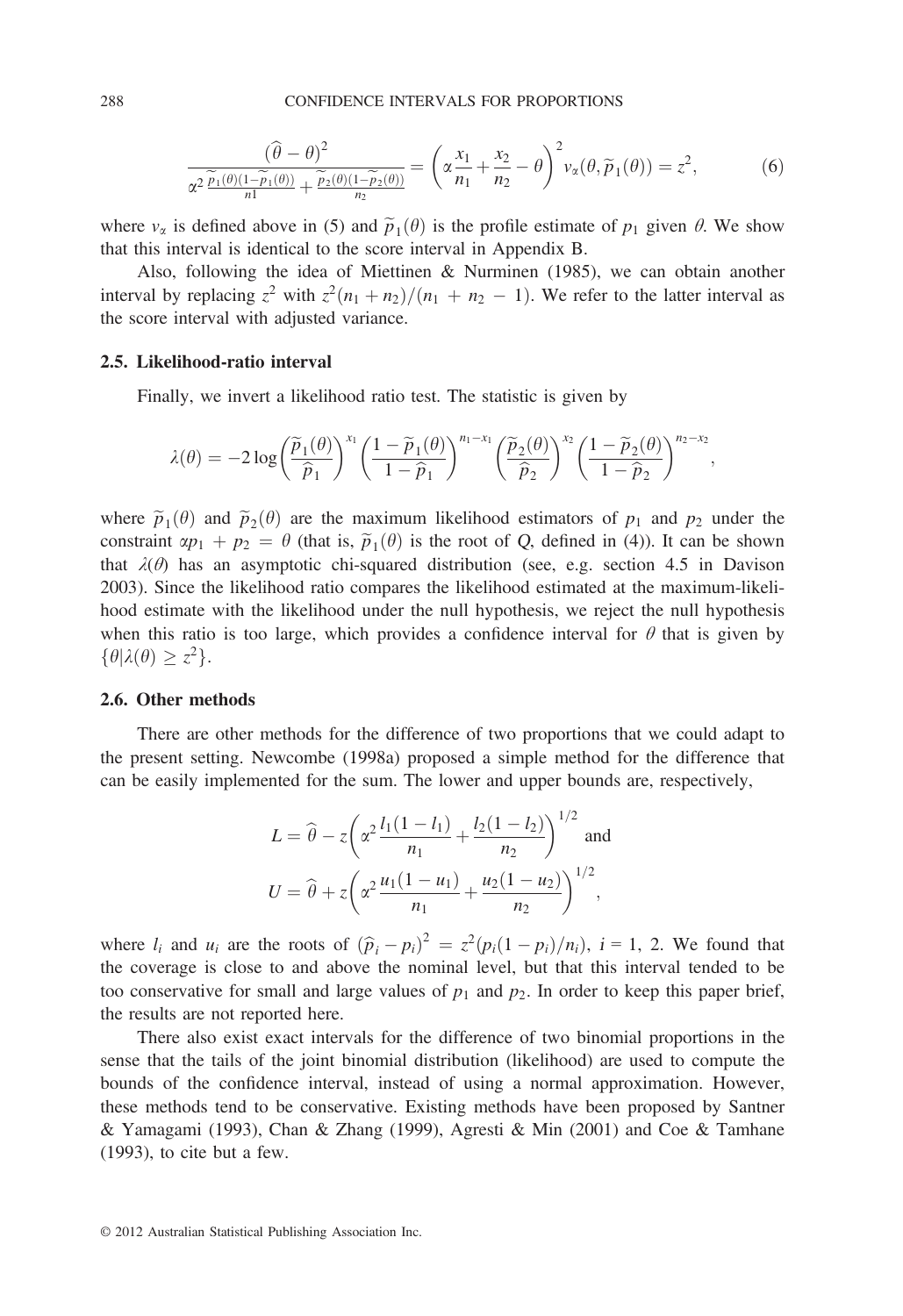Finally bootstrap confidence intervals can be considered. These include, but are not limited to, one-sided and two-sided percentile bootstrap confidence intervals, symmetric and short bootstrap confidence intervals, see, for example, Hall (1992). We do not report in the next section a detailed numerical study for these intervals. However, we performed simulations in the case of the two-sided equal-tailed bootstrap confidence interval see Hall (1992, p. 87) for a precise definition of this interval), whose performance is similar to the Wald interval. Note that the performance of the bootstrap can be explained by considering an Edgeworth expansion of the statistic of interest. Specifically, when the underlying distribution is smooth, the bootstrap can be seen as a device for skewness correction, by removing the first error term to the normal approximation present in the asymptotic expansion. However, for lattice distributions, for example in the case of a binomial or a Poisson distribution, an additional discontinuous term of the same order as the skewness term is added to the Edgeworth expansion, which takes into account the continuity correction needed when approximating a lattice distribution with a continuous one. Therefore, care is needed when constructing confidence intervals for the sum of two binomial proportions since bootstrap methods suffer from the presence of this additional term, see for example Hall (1992, p. 91). However, procedures have been derived to overcome these difficulties, such as smoothed bootstrap methods, see, for example Hall (1987), Hall & Zhou (2003) and Zheng & Loh (1995).

#### 3. Evaluation of the methods

New measures of performance based on a weighted average of the sensitivity and specificity in diagnostic studies require the construction of confidence intervals for sums of binomial proportions. In medical studies the number of patients available can be small, see, for example, the diagnostic tests reported in Di Nisio et al. (2010). In view of this, we provide a numerical study of the performance of the different methods presented in the previous section for small values of the sample sizes  $n_1$  and  $n_2$ . Specifically, we derive the exact coverage and expected length for all  $(n_1 + 1)(n_2 + 1)$  combinations of the various pairs  $(n_1, n_2)$  considered, for  $\alpha = 0.05$ .

Exact coverage for a pair  $(p_1, p_2)$  is given by

$$
C(p_1,p_2)=\sum_{(x_1,x_2)}\prod_{j=1}^2\binom{n_j}{x_j}p_j^{x_j}(1-p_j)^{n_j-x_j}\mathbf{1}_{\{L(\mathbf{x})\leq xp_1+p_2\leq U(\mathbf{x})\}}(x_1,x_2),
$$

where  $\mathbf{x} = (x_1, x_2)$ ,  $\mathbf{1}_A$  is the indicator function of A, and  $L(\mathbf{x})$  and  $U(\mathbf{x})$  denote, respectively, the lower and upper bound of the confidence interval calculated if we observe x. We show in Appendix C. that for all the methods presented in Section 2, we have

$$
C(p_1, p_2) = C(1 - p_1, 1 - p_2). \tag{7}
$$

The exact average length is

$$
\mathcal{L}(p_1,p_2)=\sum_{(x_1,x_2)}\prod_{j=1}^2\binom{n_j}{x_j}p_j^{x_j}(1-p_j)^{n_j-x_j}(U(\mathbf{x})-L(\mathbf{x})).
$$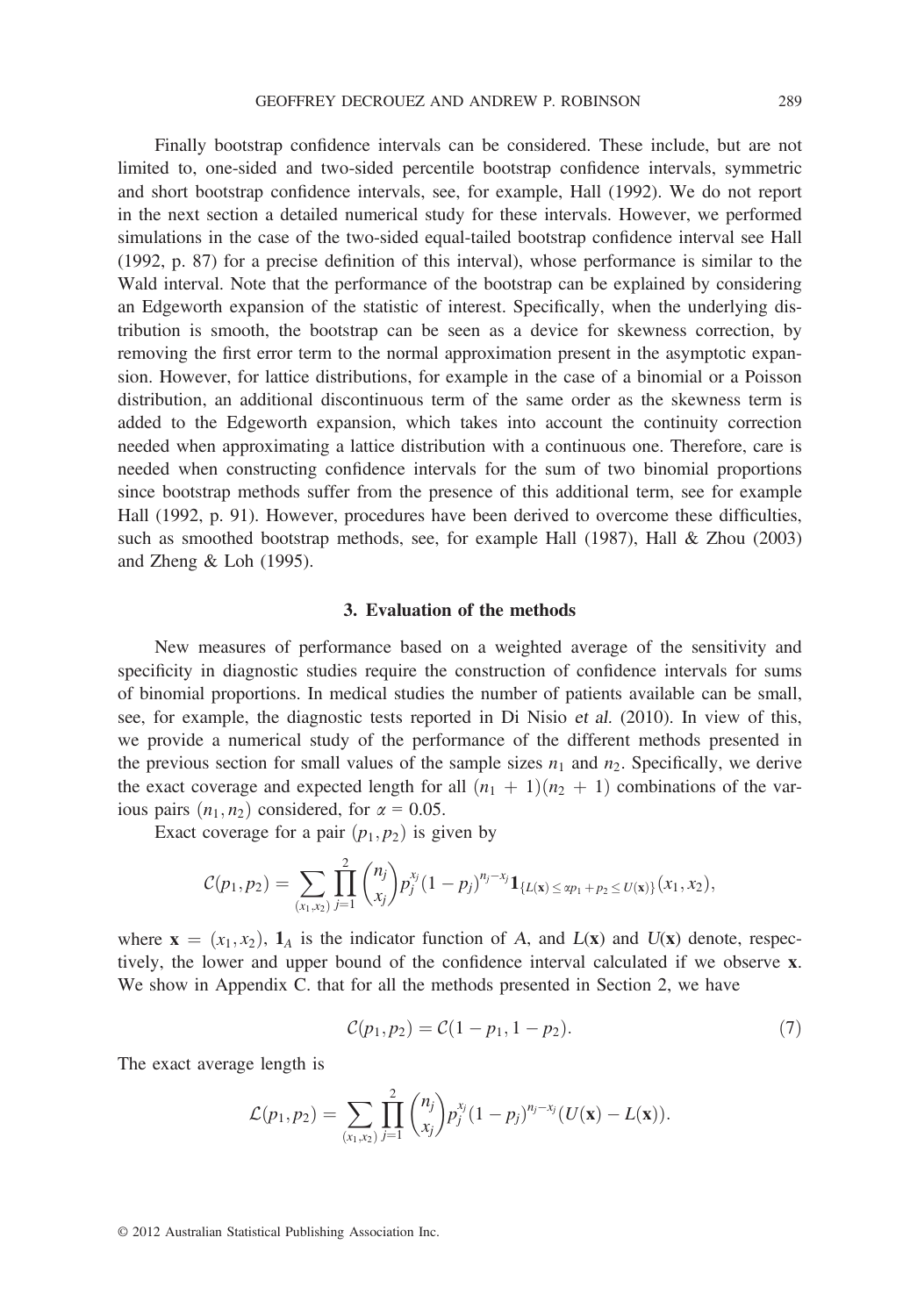We also compute the probability that the lower bound is below min(0,  $\alpha$ ),

$$
\mathcal{U}(p_1,p_2)=\sum_{(x_1,x_2)}\prod_{j=1}^2\binom{n_j}{x_j}p_j^{x_j}(1-p_j)^{n_j-x_j}\mathbf{1}_{\{L(\mathbf{x})<\min(0,x)\}}(x_1,x_2),
$$

and that the upper bound is above max $(1, 1 + \alpha)$ ,

$$
\mathcal{O}(p_1,p_2)=\sum_{(x_1,x_2)}\prod_{j=1}^2\binom{n_j}{x_j}p_j^{x_j}(1-p_j)^{n_j-x_j}\mathbf{1}_{\{U(\mathbf{x})>\max(1,1+\alpha)\}}(x_1,x_2)=\mathcal{U}(1-p_1,1-p_2),
$$

which are identical by symmetry (see Appendix C). We also compute the mean distance of the coverage to the nominal value 0.95

$$
\mathcal{D}(p_1,p_2)=|\mathcal{C}(p_1,p_2)-0.95|.
$$

and keep track of the number of times that the coverage is below 0.93

$$
\mathcal{T}(p_1,p_2) = \mathbf{1}_{\{\mathcal{C}(p_1,p_2) < 0.93\}}(p_1,p_2).
$$

Tables 1 and 2 present the average of the quantities outlined in the previous section, denoted, respectively, by C, C, D, T and U for values of  $(p_1, p_2)$  chosen uniformly from the unit square,  $(p_1, p_2) \in \Lambda$ , where

$$
\Lambda = \{ (p_1, p_2) | p_i = 0.01k, k = 1, ..., 99, i = 1, 2 \},\
$$

for  $(n_1, n_2) = (20, 10)$ ,  $(20, 20)$ ,  $(30, 20)$ , and  $(50, 20)$ ,  $(\alpha, \beta) = (1, 1)$  (Table 1) and (0.8, 0.6) (Table 2). We give also the smallest coverage  $S$  returned by a method over all  $(p_1, p_2) \in \Lambda$ ,

$$
S = \inf_{(p_1,p_2)\in\Lambda} C(p_1,p_2).
$$

The value O is not presented since, by symmetry,  $\mathcal{O} = \mathcal{U}$ . In Figure 1, we present plots of the actual coverage for various values of  $p_1$  and  $p_2$ . We repeated this numerical study for other values of  $\alpha$ , and found that the seven methods perform similarly to the numerical values provided here.

# 4. Discussion

From Tables 1 and 2 it can be seen that the Wald interval is, on average, below the nominal level and performs poorly for small sample sizes. Moreover, Figure 1 shows that this coverage is very erratic, and that the poor performance of this interval applies not only to extreme values of  $p_1$  and  $p_2$ , but for many of the possible combinations. Oscillations could be explained, for example, by considering an Edgeworth expansion of the coverage probability. Adding one success and one failure to each observation greatly improves the mean coverage, which stays above 0.95 for small values of  $p_1$  and  $p_2$ , without the interval being too conservative, except when  $p_1$  is very small (large) and  $p_2$  very large (small). Also, the proportion of intervals with coverage below 0.93 is dramatically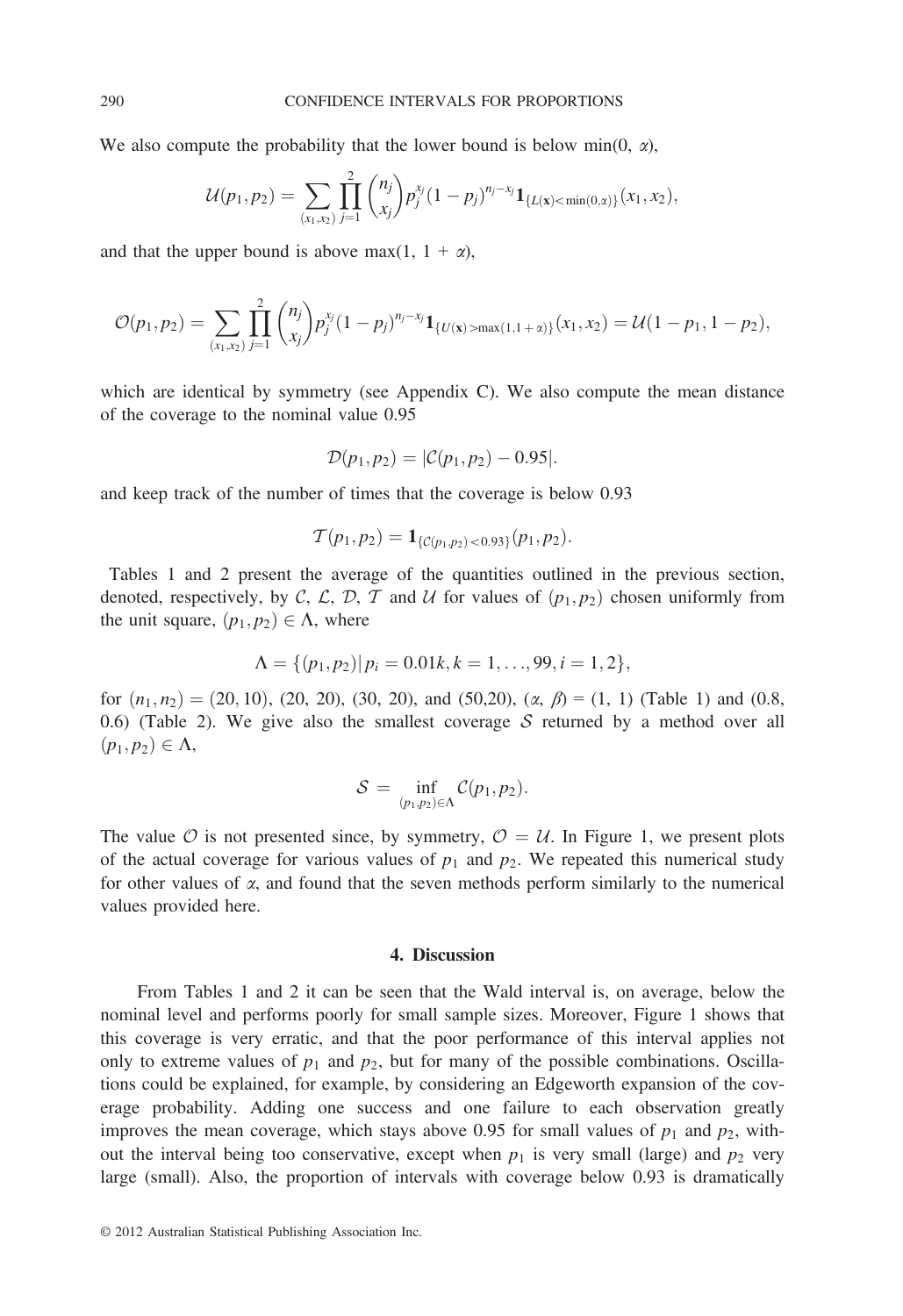| $0.9478$<br>$0.478$<br>$0.0023$<br>$0.003$<br>$0.003$<br>0.950<br>0.440<br>0.001<br>0.000<br>0.000<br>0.951<br>0.573<br>0.000<br>0.036<br>0.000<br>白<br>(20, 20)<br>(20, 10)<br>(30,20)<br>(50, 20)<br>0.938<br>0.557<br>0.0154<br>0.0260<br>$\begin{array}{c} 0.941 \\ 0.471 \\ 0.010 \\ 0.091 \\ 0.453 \\ 0.453 \end{array}$<br>$0.434$<br>$0.435$<br>$0.600$<br>$0.354$<br>$0.434$<br>Ξ<br>$\begin{array}{c} 449 \\ 0.007 \\ 0.01 \\ -1.07 \\ 0.004 \\ 0.004 \end{array}$<br>$8.10^{-4}$<br>0.956<br>0.490<br>0.007<br>$\begin{array}{c} 0.959 \\ 0.590 \\ 0.011 \\ 0.003 \\ 0.916 \\ 0.012 \end{array}$<br>0.955<br>0.924<br>$\mathop{\mathsf{AW}}$<br>0.048<br>0.925<br>0.260<br>0.034<br>0.485<br>0.025<br>0.331<br>$\begin{array}{c} 0.331 \\ 0.395 \\ 0.013 \end{array}$<br>0.577<br>0.925<br>0.414<br>0.928<br>0.444<br>0.022<br>0.902<br>⋧<br>$(n_1, n_2)$<br>auahaz<br>しょうてるい<br>しょうてるい |                                                                                        | S                                                                                 | AS                                                                                   |                                                                                   |
|----------------------------------------------------------------------------------------------------------------------------------------------------------------------------------------------------------------------------------------------------------------------------------------------------------------------------------------------------------------------------------------------------------------------------------------------------------------------------------------------------------------------------------------------------------------------------------------------------------------------------------------------------------------------------------------------------------------------------------------------------------------------------------------------------------------------------------------------------------------------------------------------------|----------------------------------------------------------------------------------------|-----------------------------------------------------------------------------------|--------------------------------------------------------------------------------------|-----------------------------------------------------------------------------------|
|                                                                                                                                                                                                                                                                                                                                                                                                                                                                                                                                                                                                                                                                                                                                                                                                                                                                                                    |                                                                                        |                                                                                   |                                                                                      | $\overline{\phantom{0}}$                                                          |
|                                                                                                                                                                                                                                                                                                                                                                                                                                                                                                                                                                                                                                                                                                                                                                                                                                                                                                    |                                                                                        |                                                                                   |                                                                                      |                                                                                   |
|                                                                                                                                                                                                                                                                                                                                                                                                                                                                                                                                                                                                                                                                                                                                                                                                                                                                                                    |                                                                                        |                                                                                   |                                                                                      |                                                                                   |
|                                                                                                                                                                                                                                                                                                                                                                                                                                                                                                                                                                                                                                                                                                                                                                                                                                                                                                    |                                                                                        | 0.954<br>0.583<br>0.009                                                           |                                                                                      |                                                                                   |
|                                                                                                                                                                                                                                                                                                                                                                                                                                                                                                                                                                                                                                                                                                                                                                                                                                                                                                    |                                                                                        |                                                                                   |                                                                                      |                                                                                   |
|                                                                                                                                                                                                                                                                                                                                                                                                                                                                                                                                                                                                                                                                                                                                                                                                                                                                                                    |                                                                                        | $\begin{array}{c} 0.003 \\ 0.923 \\ 0 \end{array}$                                | $\begin{array}{c} 0.957 \\ 0.593 \\ 0.000 \\ 0.001 \\ 0.923 \\ 0.923 \\ \end{array}$ | $\begin{array}{c} 0.939 \\ 0.575 \\ 0.014 \\ 0.183 \\ 0.865 \\ 0.865 \end{array}$ |
|                                                                                                                                                                                                                                                                                                                                                                                                                                                                                                                                                                                                                                                                                                                                                                                                                                                                                                    |                                                                                        |                                                                                   |                                                                                      |                                                                                   |
|                                                                                                                                                                                                                                                                                                                                                                                                                                                                                                                                                                                                                                                                                                                                                                                                                                                                                                    |                                                                                        |                                                                                   |                                                                                      |                                                                                   |
|                                                                                                                                                                                                                                                                                                                                                                                                                                                                                                                                                                                                                                                                                                                                                                                                                                                                                                    |                                                                                        |                                                                                   |                                                                                      |                                                                                   |
|                                                                                                                                                                                                                                                                                                                                                                                                                                                                                                                                                                                                                                                                                                                                                                                                                                                                                                    |                                                                                        |                                                                                   |                                                                                      |                                                                                   |
|                                                                                                                                                                                                                                                                                                                                                                                                                                                                                                                                                                                                                                                                                                                                                                                                                                                                                                    |                                                                                        |                                                                                   |                                                                                      |                                                                                   |
|                                                                                                                                                                                                                                                                                                                                                                                                                                                                                                                                                                                                                                                                                                                                                                                                                                                                                                    |                                                                                        | 0.949<br>0.485<br>58485                                                           |                                                                                      |                                                                                   |
|                                                                                                                                                                                                                                                                                                                                                                                                                                                                                                                                                                                                                                                                                                                                                                                                                                                                                                    |                                                                                        |                                                                                   |                                                                                      |                                                                                   |
|                                                                                                                                                                                                                                                                                                                                                                                                                                                                                                                                                                                                                                                                                                                                                                                                                                                                                                    |                                                                                        | $\begin{array}{c} 0.013 \\ 0.917 \\ 0 \end{array}$                                | $0.952$<br>$0.491$<br>$0.006$<br>$0.002$<br>$0.000$<br>$0.000$                       | 0.942<br>0.483<br>0.010<br>0.076<br>0.858                                         |
|                                                                                                                                                                                                                                                                                                                                                                                                                                                                                                                                                                                                                                                                                                                                                                                                                                                                                                    |                                                                                        |                                                                                   |                                                                                      |                                                                                   |
|                                                                                                                                                                                                                                                                                                                                                                                                                                                                                                                                                                                                                                                                                                                                                                                                                                                                                                    |                                                                                        |                                                                                   |                                                                                      |                                                                                   |
|                                                                                                                                                                                                                                                                                                                                                                                                                                                                                                                                                                                                                                                                                                                                                                                                                                                                                                    |                                                                                        |                                                                                   |                                                                                      |                                                                                   |
|                                                                                                                                                                                                                                                                                                                                                                                                                                                                                                                                                                                                                                                                                                                                                                                                                                                                                                    |                                                                                        |                                                                                   |                                                                                      |                                                                                   |
|                                                                                                                                                                                                                                                                                                                                                                                                                                                                                                                                                                                                                                                                                                                                                                                                                                                                                                    |                                                                                        |                                                                                   |                                                                                      |                                                                                   |
|                                                                                                                                                                                                                                                                                                                                                                                                                                                                                                                                                                                                                                                                                                                                                                                                                                                                                                    |                                                                                        | $0.950$<br>$0.445$<br>$0.005$<br>$0.928$<br>$0.928$                               | $0.450$<br>$0.450$<br>$0.005$<br>$0.008$<br>$0.008$<br>$0.008$                       | 0.943<br>0.443<br>0.009<br>0.000<br>0.000                                         |
|                                                                                                                                                                                                                                                                                                                                                                                                                                                                                                                                                                                                                                                                                                                                                                                                                                                                                                    |                                                                                        |                                                                                   |                                                                                      |                                                                                   |
|                                                                                                                                                                                                                                                                                                                                                                                                                                                                                                                                                                                                                                                                                                                                                                                                                                                                                                    |                                                                                        |                                                                                   |                                                                                      |                                                                                   |
|                                                                                                                                                                                                                                                                                                                                                                                                                                                                                                                                                                                                                                                                                                                                                                                                                                                                                                    |                                                                                        |                                                                                   |                                                                                      |                                                                                   |
| 0.926                                                                                                                                                                                                                                                                                                                                                                                                                                                                                                                                                                                                                                                                                                                                                                                                                                                                                              | 0.950<br>0.404<br>0.000<br>0.000<br>0.000<br>0.945<br>0.007<br>0.007<br>0.000<br>0.000 |                                                                                   | 0.954                                                                                |                                                                                   |
| $\begin{array}{c} 0.955 \\ 0.411 \\ 0.007 \end{array}$<br>0.406                                                                                                                                                                                                                                                                                                                                                                                                                                                                                                                                                                                                                                                                                                                                                                                                                                    |                                                                                        |                                                                                   |                                                                                      |                                                                                   |
| 0.024<br>ひくひてる                                                                                                                                                                                                                                                                                                                                                                                                                                                                                                                                                                                                                                                                                                                                                                                                                                                                                     |                                                                                        | $\begin{array}{l} 0.952 \\ 0.407 \\ 0.004 \\ 0.004 \\ 0.027 \\ 0.027 \end{array}$ | $\begin{array}{l} 0.410\\0.005\\0.005\\0.927\\0\end{array}$                          |                                                                                   |
|                                                                                                                                                                                                                                                                                                                                                                                                                                                                                                                                                                                                                                                                                                                                                                                                                                                                                                    |                                                                                        |                                                                                   |                                                                                      |                                                                                   |
| $4.10^{-4}$<br>0.929<br>0.004<br>$0.431$<br>0.454<br>0.009                                                                                                                                                                                                                                                                                                                                                                                                                                                                                                                                                                                                                                                                                                                                                                                                                                         |                                                                                        |                                                                                   |                                                                                      |                                                                                   |
|                                                                                                                                                                                                                                                                                                                                                                                                                                                                                                                                                                                                                                                                                                                                                                                                                                                                                                    |                                                                                        |                                                                                   |                                                                                      |                                                                                   |

TABLE 1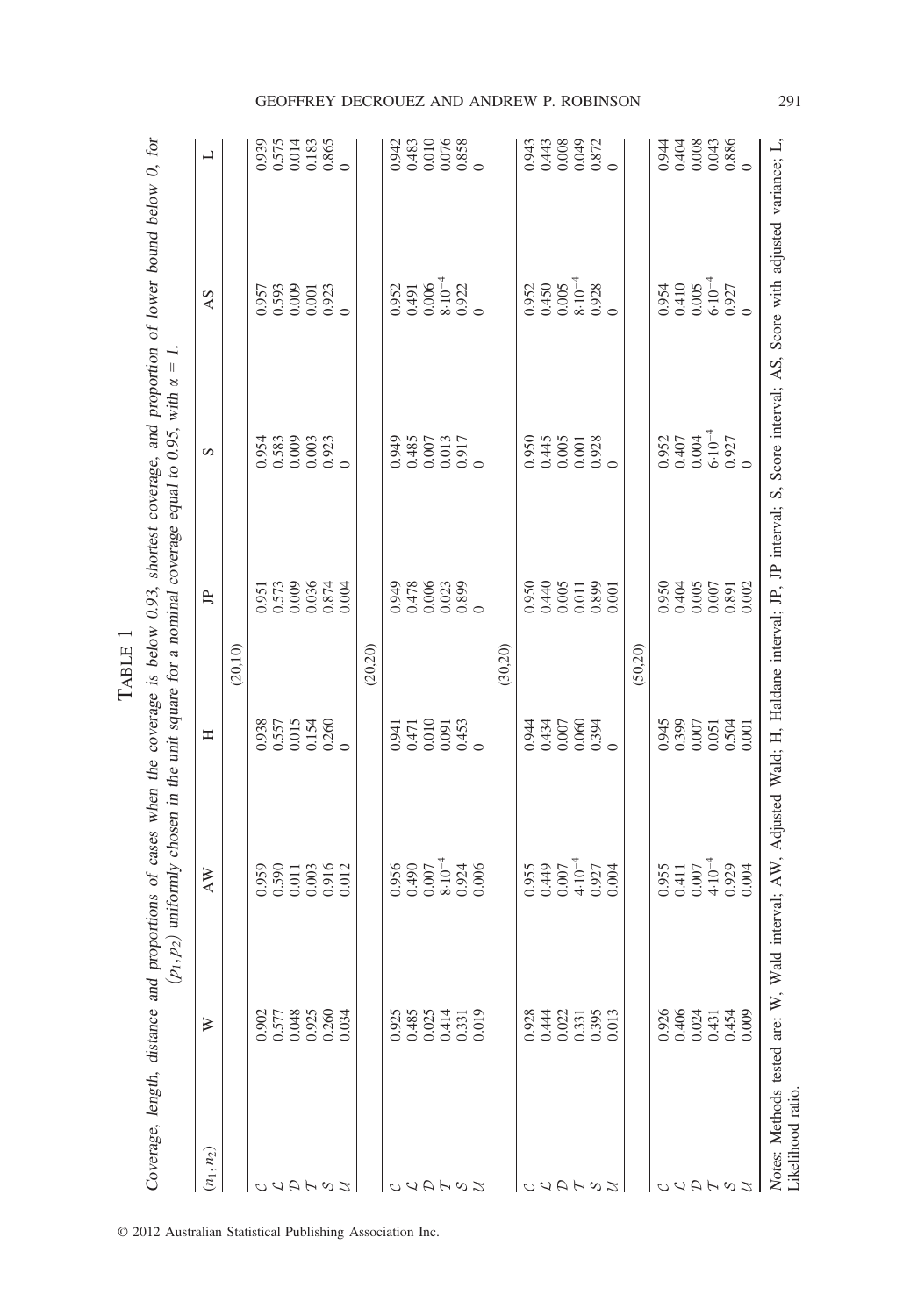| ÿ      |  |
|--------|--|
| r<br>Ľ |  |
| m      |  |
|        |  |

Coverage, length, distance and proportions of cases when the coverage is below 0.93, shortest coverage, and proportion of lower bound below 0 for Coverage, length, distance and proportions of cases when the coverage is below 0.93, shortest coverage, and proportion of lower bound below 0 for

| $(n_1, n_2)$  | ≽              | AW                                                             | Ξ                                                   | 山                                                                                            | S                                                                                    | AS                                                                            | ᆜ                                                            |
|---------------|----------------|----------------------------------------------------------------|-----------------------------------------------------|----------------------------------------------------------------------------------------------|--------------------------------------------------------------------------------------|-------------------------------------------------------------------------------|--------------------------------------------------------------|
|               |                |                                                                |                                                     | (20,10)                                                                                      |                                                                                      |                                                                               |                                                              |
|               | 0.886          |                                                                |                                                     |                                                                                              |                                                                                      |                                                                               | 0.941                                                        |
|               | 0.518<br>0.064 | 0.960<br>0.535<br>0.013<br>0.000<br>0.016                      | 0.938<br>0.503<br>0.018<br>0.162<br>0.396           | $\begin{array}{c} 0.952 \\ 0.519 \\ 0.012 \\ 0.037 \\ 0.037 \\ 0.874 \\ 0.008 \end{array}$   | 0.953<br>0.523<br>0.0005<br>0.000                                                    | 958<br>0.531<br>0.000<br>0.000                                                | 0.516<br>0.016<br>0.218<br>0.855                             |
| AH            |                |                                                                |                                                     |                                                                                              |                                                                                      |                                                                               |                                                              |
|               | 0.961          |                                                                |                                                     |                                                                                              |                                                                                      |                                                                               |                                                              |
| $\infty$      | 0.260<br>0.038 |                                                                |                                                     |                                                                                              |                                                                                      |                                                                               |                                                              |
| $\mathcal{I}$ |                |                                                                |                                                     |                                                                                              |                                                                                      |                                                                               |                                                              |
|               |                |                                                                |                                                     | (20, 20)                                                                                     |                                                                                      |                                                                               |                                                              |
|               | 0.922          |                                                                |                                                     |                                                                                              |                                                                                      |                                                                               |                                                              |
|               | 0.417          |                                                                |                                                     |                                                                                              |                                                                                      |                                                                               |                                                              |
|               | 0.028          | 956<br>0.422<br>0.000<br>0.000<br>0.000                        | $0.942$<br>$0.405$<br>$0.010$<br>$0.085$<br>$0.453$ | 0.949<br>0.412<br>0.006<br>0.007<br>0.002                                                    | 0.951<br>0.418<br>0.000<br>0.925<br>0.925                                            | $0.34$<br>$0.426$<br>$0.06$<br>$0.08$<br>$0.08$                               | 0.943<br>0.415<br>0.0043<br>0.0000                           |
| F             | 0.491          |                                                                |                                                     |                                                                                              |                                                                                      |                                                                               |                                                              |
| $\frac{2}{3}$ | 0.331          |                                                                |                                                     |                                                                                              |                                                                                      |                                                                               |                                                              |
|               | 0.019          |                                                                |                                                     |                                                                                              |                                                                                      |                                                                               |                                                              |
|               |                |                                                                |                                                     | (30, 20)                                                                                     |                                                                                      |                                                                               |                                                              |
|               | 0.922          |                                                                |                                                     |                                                                                              |                                                                                      |                                                                               |                                                              |
| ЧH            | 0.393          | $0.956$<br>$0.399$<br>$0.008$<br>$0.007$<br>$0.005$<br>$0.005$ | $0.944$<br>$0.385$<br>$0.008$<br>$0.553$<br>$0.553$ | 0.950<br>0.391<br>0.006<br>0.001<br>0.002                                                    | $0.355$<br>$0.395$<br>$0.305$<br>$0.303$<br>$0.303$<br>$0.005$                       | 0.955<br>0.398<br>0.000<br>0.930                                              | 0.943<br>0.391<br>0.005<br>0.0044                            |
|               | 0.028          |                                                                |                                                     |                                                                                              |                                                                                      |                                                                               |                                                              |
| H             | 0.580          |                                                                |                                                     |                                                                                              |                                                                                      |                                                                               |                                                              |
| $\infty$      | 0.395<br>0.014 |                                                                |                                                     |                                                                                              |                                                                                      |                                                                               |                                                              |
| $\mathcal{I}$ |                |                                                                |                                                     |                                                                                              |                                                                                      |                                                                               |                                                              |
|               |                |                                                                |                                                     | (50, 20)                                                                                     |                                                                                      |                                                                               |                                                              |
|               | 0.917          |                                                                |                                                     | $\begin{array}{l} 0.951 \\ 0.372 \\ 0.0007 \\ 0.0007 \\ 0.891 \\ 0.002 \\ 0.002 \end{array}$ |                                                                                      |                                                                               |                                                              |
|               | 0.372          | 0.956<br>0.378<br>0.000<br>0.000<br>0.005                      | 0.945<br>0.366<br>0.008<br>0.007<br>0.001           |                                                                                              | $\begin{array}{c} 0.954 \\ 0.373 \\ 0.005 \\ 0.001 \\ 0.913 \\ 0.913 \\ \end{array}$ | $\begin{array}{c} 0.955 \\ 0.375 \\ 0.005 \\ 0.001 \\ 0.913 \\ 0 \end{array}$ | $0.360$<br>$0.360$<br>$0.360$<br>$0.84$<br>$0.360$<br>$0.84$ |
|               | 0.033          |                                                                |                                                     |                                                                                              |                                                                                      |                                                                               |                                                              |
|               | 0.732          |                                                                |                                                     |                                                                                              |                                                                                      |                                                                               |                                                              |
| $\infty$      | 0.454          |                                                                |                                                     |                                                                                              |                                                                                      |                                                                               |                                                              |
| z             | 0.010          |                                                                |                                                     |                                                                                              |                                                                                      |                                                                               |                                                              |

© 2012 Australian Statistical Publishing Association Inc.

# 292 CONFIDENCE INTERVALS FOR PROPORTIONS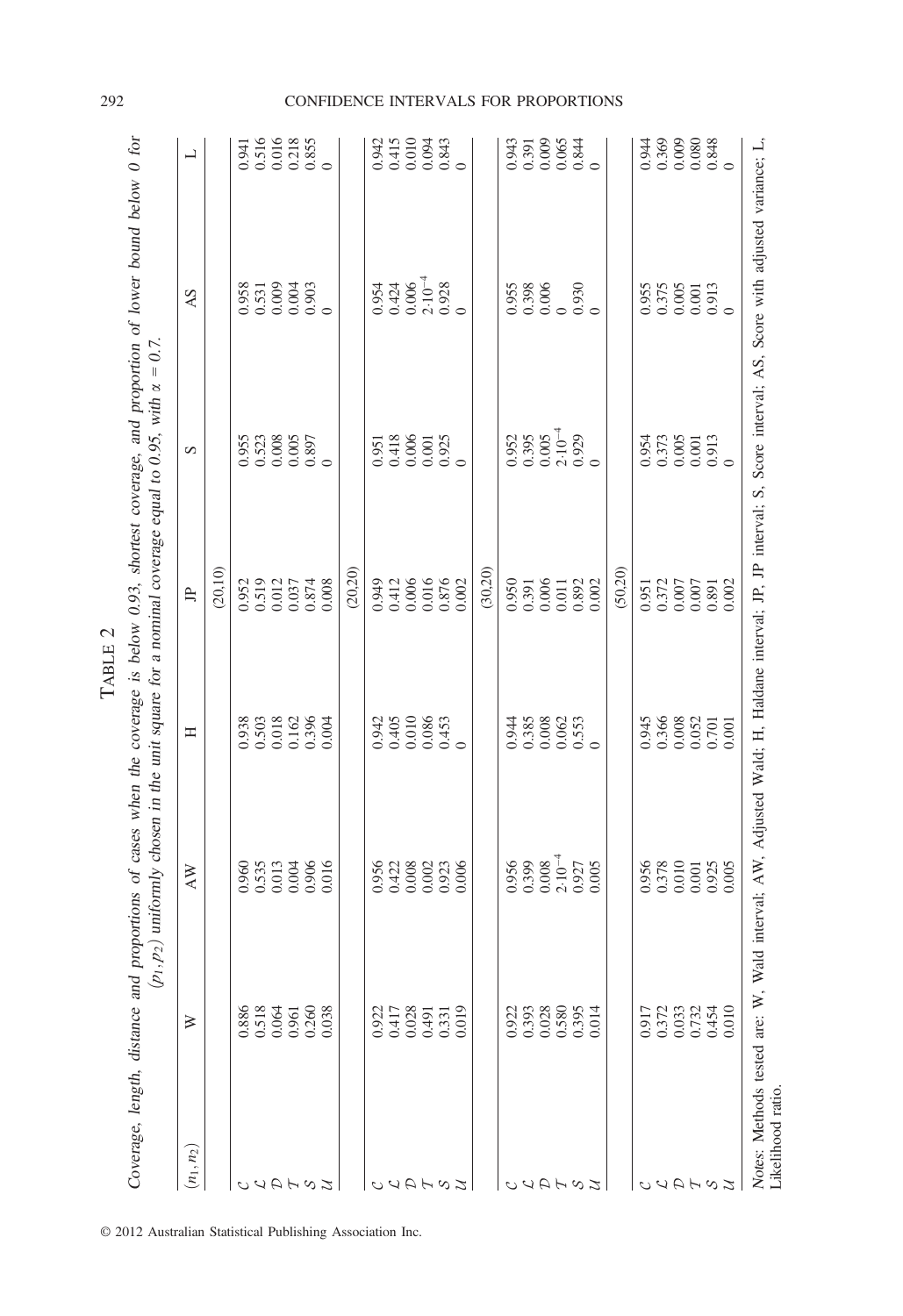

Figure 1. Coverage probability for the seven methods with  $(n_1, n_2) = (20, 20)$  and  $\alpha = 1$ . The left, middle and right column correspond, respectively, to  $p_1 = 0.1, 0.3$  and 0.5 and  $p_2$  varying from 0 to 1. Top row are Wald interval (bold) and adjusted Wald (thin). Second row are Haldane (bold) and Jeffreys–Perks (thin) methods. Third row are score (bold) and score with adjusted variance method (thin). Bottom row corresponds to the likelihood ratio method.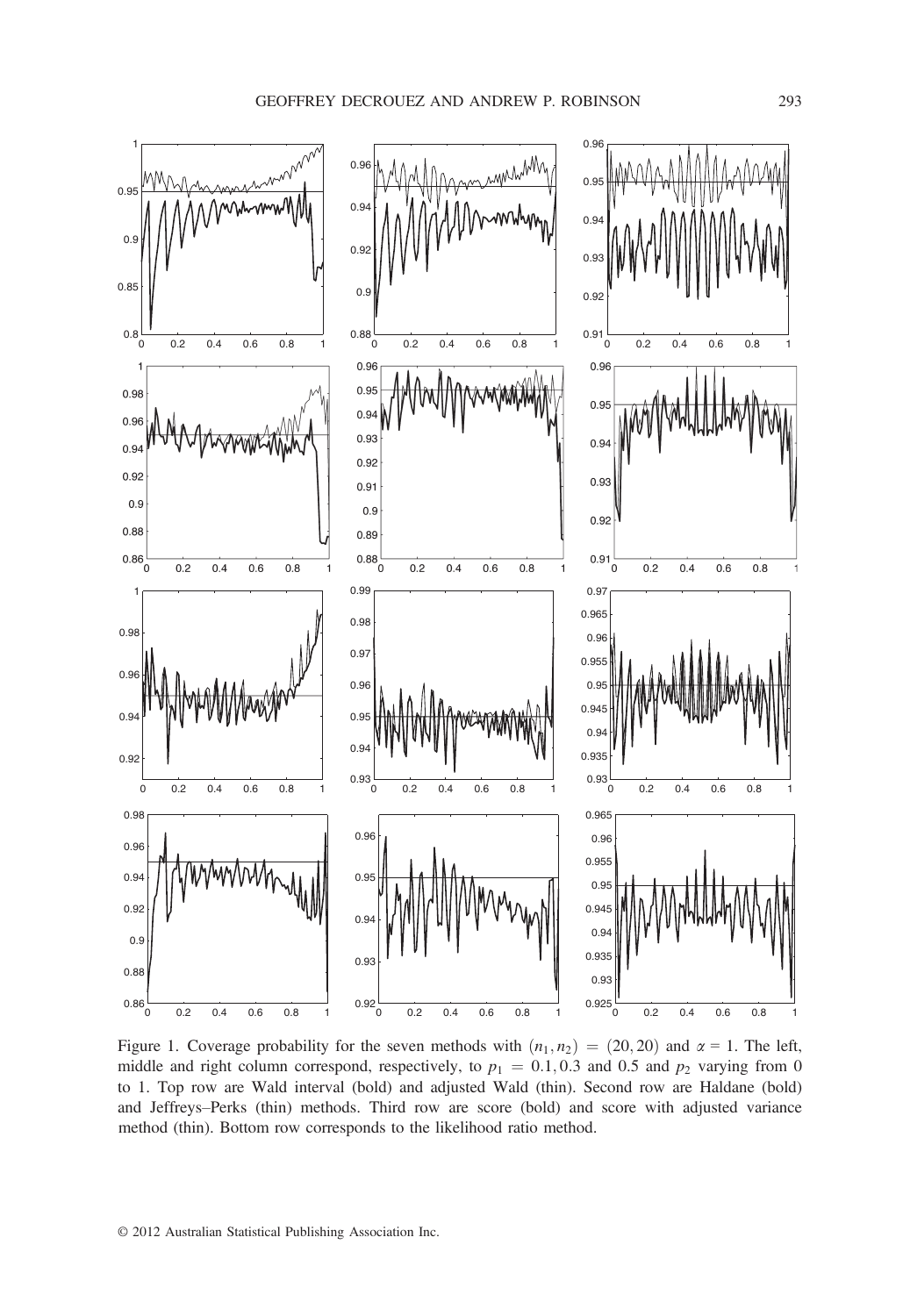reduced and close to zero even for very small sample sizes. However, the Wald intervals suffer from overshoot when  $x_i$  are both small or large and should not be used in these cases. The Wald interval performs similarly to the case of the single proportion, see Newcombe (1998a); Brown, Cai & DasGupta (2002), or the difference of two proportions, see Newcombe (1998b).

The Haldane and Jeffreys–Perks intervals also returned coverages close to the nominal value, the latter achieving better coverage in most cases and keeping  $\tau$  small. We can see in Figure 1 that the Jeffreys–Perks method provides better coverage than the Haldane interval when  $p_1$  is very small (large) and  $p_2$  very large (small). The overshoot is much reduced compared to the Wald intervals. The Jeffreys–Perks intervals are also, on average, shorter than the Wald intervals.

Intervals obtained with the score method are close to the nominal level, having the smallest  $T$  values among all six methods. It can be seen from Figure 1 that these two intervals tend to be conservative for large (small) values of  $p_1$  and small (large) values of  $p_2$ . A nice feature of these two methods is that they do not return confidence intervals whose bounds are outside the possible range of values for  $\theta$ , unlike the previous methods. Except for extreme cases where  $x_1 = n_1$  and  $x_2 = n_2$  or  $x_1 = x_2 = 0$ , the limits do not correspond to the point estimate  $\theta$ , which is a desirable property. Moreover, only a very small proportion of intervals have exact coverage below the value 0.93, a proportion which is further reduced when we adjust the variance.

We show in Appendix B that the bounds of the score interval satisfying (5) can be obtained by solving (6). During our calculations, it seems that (6) led to fewer numerical issues and we recommend the practitioner to implement the latter equation in order to get the bounds of the score interval.

Finally, the likelihood ratio-based interval does not produce bounds outside the possible values of  $\theta$ , but suffers from poor coverage and a non-negligible proportion of intervals with exact coverage below the value 0.93. It is known that confidence intervals based on the likelihood ratio test for the difference of two proportions also have coverage below the nominal level, see Miettinen & Nurminen (1985); Newcombe (1998a). This method for the sum of two proportions should also be avoided.

In large sample situations, for example when  $n_1 \ge 100,000$ , and  $n_2 \ge 1000$ , such as in the application given in the next section, the normal approximation is very accurate and the seven methods perform well. Specifically, all intervals, including the Wald interval, have close to the nominal coverage probability, with a mean distance  $D$  of order no larger than  $10^{-3}$ , and do not present any case where the coverage probability drops below 0.93. Moreover, there is no difference between the score and adjusted score methods as the factor in front of <sup>z</sup> is very close to 1.

As a conclusion, we recommend using the score interval with adjusted variance in small sample situations, unless simplicity of calculation is important, in which case we advocate the Jeffreys–Perks interval.

## 5. An application

We now use the score interval with adjusted variance to determine a confidence interval for the proportion of contaminated mail items passing inspection at the border. The data in Table 3 were kindly provided by DAFF Biosecurity. The data are the outcomes of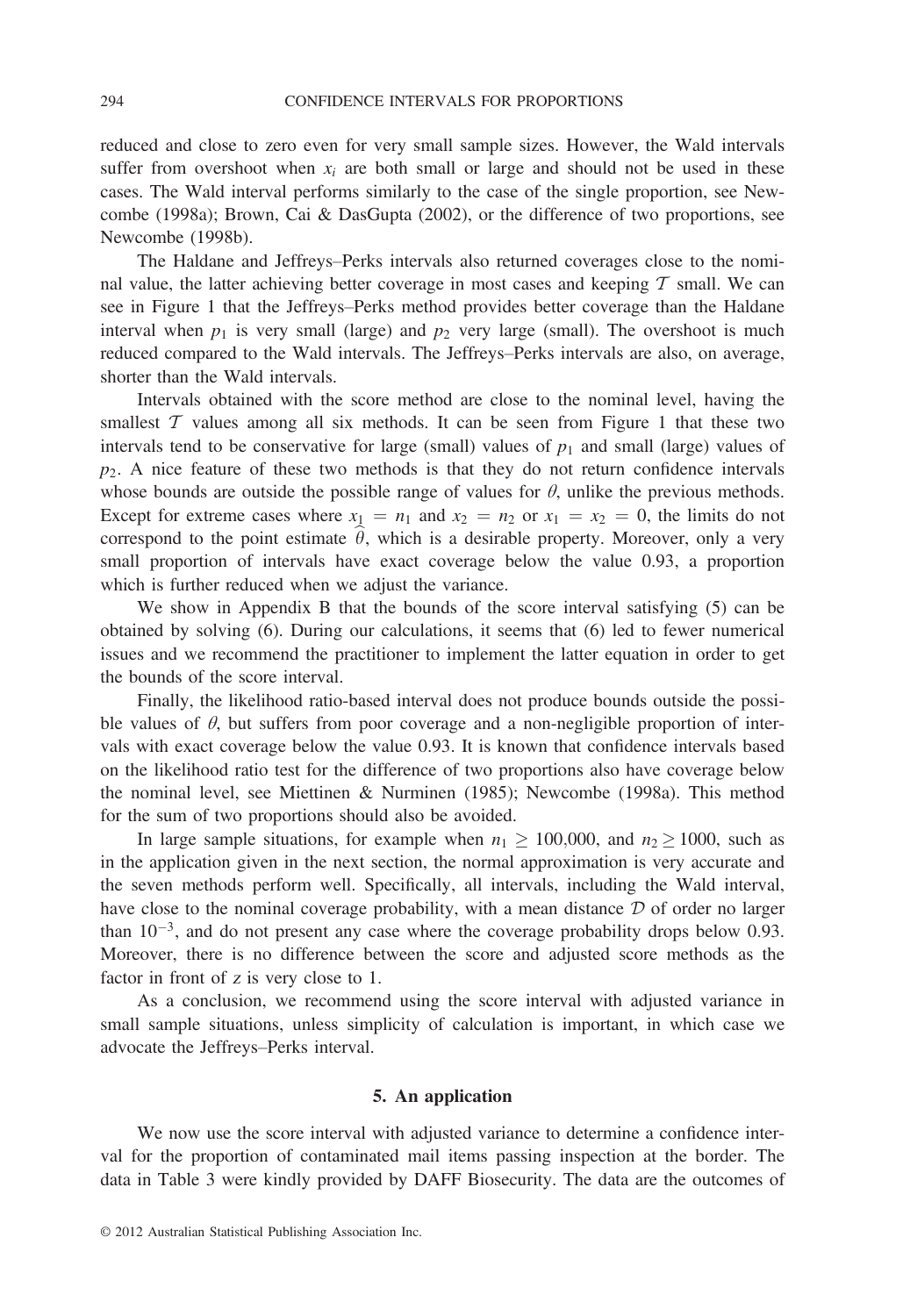#### TABLE 3

Results of quarantine inspection of certain classes of mail items for 12 months at all mail facilities within Australia.

| Pathway        | N          | $n_{1}$    | $\chi_1$ | n <sub>2</sub> | $\mathcal{X}$ | $\theta$ (%) | $\theta_L(\%)$ | $\theta_{U}(\%)$ |
|----------------|------------|------------|----------|----------------|---------------|--------------|----------------|------------------|
| <b>EMS</b>     | 3.628.993  | 3.059.169  | 5108     | 10.357         |               | 0.0744       | 0.0488         | 0.1374           |
| Other articles | 47,300,154 | 28,088,067 | 7071     | 31.537         |               | 0.0387       | 0.0274         | 0.0671           |
| Parcels        | 3.196.962  | 2.862.399  | 7919     | 12.288         | 10            | 0.1100       | 0.0742         | 0.1810           |
| Registered     | 845,007    | 748.559    | 139      | 4162           |               | 0.0499       | 0.0000         | 0.1749           |

Notes: N is the number of mail items in the pathway, and  $n_1$  of them are inspected by x-ray or detector dogs, with  $x_1$  items intercepted as having high biosecurity risk material. A manual leakage survey is performed in which  $n_2$  items are inspected from all non-intercepted items, with  $x_2$  items intercepted as having high biosecurity risk material. The estimate  $\theta$  is the pathway-level leakage rate, defined in the introduction.

the quarantine inspection of certain types of mail articles for 12 months across all mail facilities in Australia. Inspection is performed by one of two instruments: x-ray and detector dogs. The leakage survey for these four pathways is performed by random selection followed by physically opening and checking the contents.

Our results provide useful insight into the relative biosecurity contamination rate of the four pathways. The approaching contamination rates are comparable for registered articles and other articles, slightly but not substantially higher for Express Mail Service (EMS), and slightly higher again for parcels. The interval estimates provide comfort that the low estimates of biosecurity contamination rate are statistically defensible.

## Appendix A: Maximum likelihood estimate for the score method

**Lemma 1.** Let  $-1 \le \alpha \le 1$ ,  $\alpha \ne 0$ ,  $n_i \ge 1$ , and  $x_i \in \{0, ..., n_i\}$ , for  $i = 1, 2$ . Let  $\theta \in (0,1 + \alpha)$  if  $\alpha > 0$  and  $\theta \in (\alpha,1)$  if  $\alpha < 0$ . Then Q has three real roots, whose expressions are

$$
y_i = 2p \cos(c_i) - b_2/(3b_3), \quad i = 1, 2, 3,
$$

with

$$
c_1 = (\pi + \cos^{-1}(q/p^3))/3,
$$
  
\n
$$
c_2 = (-\pi + \cos^{-1}(q/p^3))/3,
$$
  
\n
$$
c_3 = \frac{1}{3}\cos^{-1}(q/p^3),
$$
  
\n
$$
p = \pm (b_2^2/(3b_3)^2 - b_1/(3b_3))^{1/2},
$$
  
\n
$$
q = b_2^3/(3b_3)^3 - b_1b_2/(6b_3^2) + b_0/(2b_3),
$$

where the sign of  $p$  is chosen so that  $p$  and  $q$  have the same sign. Moreover,

- (i) If  $x_1 \neq 0$ ,  $x_1 \neq n_1$ ,  $x_2 \neq 0$ , and  $x_2 \neq n_2$ , there is a unique root in  $I_{\theta,x}^{\pm}$ .
- (ii) In any other case, there is at least one root in  $\overline{I}_{\theta,\alpha}^+$ , where  $\overline{I}_{\theta,\alpha}^+$  denotes the closure of  $I_{\theta,\alpha}^{\pm}$ , where  $I_{\theta,\alpha}^{\pm}$  represents either  $I_{\theta,\alpha}^{+}$  or  $I_{\theta,\alpha}^{-}$ , defined above formula (4). If there is more than one root in  $\overline{I}_{\theta,\alpha}^{\pm}$ , then at most one lies in  $I_{\theta,\alpha}^{\pm}$ , and the other one(s) are at (one of) the end points of  $I_{\theta,\alpha}^{\pm}$ .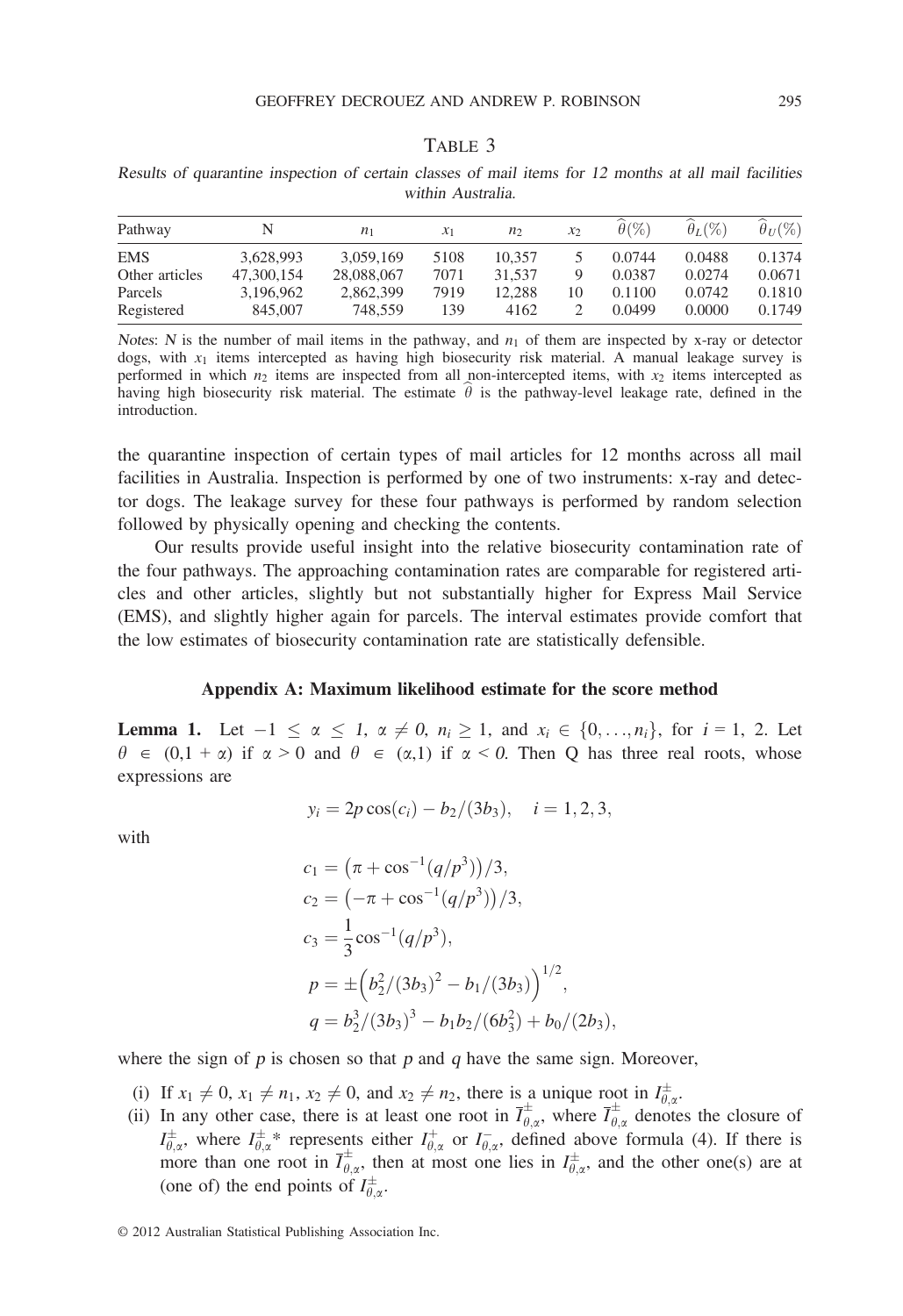**Proof.** Suppose  $\alpha > 0$ . Let  $\theta \in (0, 1 + \alpha)$ . We have

$$
Q(0) = \theta x_1 (1 - \theta),
$$
  
\n
$$
Q(1) = (\alpha - \theta)(\alpha + 1 - \theta)(n_1 - x_1),
$$
  
\n
$$
Q((\theta - 1)\alpha) = \frac{1}{\alpha}(\theta - 1)(\alpha + 1 - \theta)(n_2 - x_2),
$$
  
\n
$$
Q(\theta/\alpha) = \theta(\theta - \alpha)x_2/\alpha,
$$

Suppose first that  $x_1 \neq 0, x_1 \neq n_1, x_2 \neq 0, x_2 \neq n_2$ .

- (i) If  $0 < \theta < \alpha$ , then  $I_{\theta,\alpha} = (0, \theta/\alpha)$ ,  $Q(0) > 0$ ,  $Q(1) > 0$ ,  $Q(\theta/\alpha) < 0$  and  $Q((\theta-1)\alpha) < 0$  so that one root lies in  $(-\infty, 0)$ , one in  $I_{\theta,\alpha}$  and one in  $(\theta/\alpha, 1)$ .
- (ii) If  $\theta = \alpha$ , then  $I_{\theta,\alpha} = (0,1)$ , and  $Q(x)$  can be expressed as  $Q(x) = \alpha(x 1)P(x)$ , where

$$
P(x) = \alpha(n_1 + n_2)x^2 + ((n_1 + x_2) - \alpha(x_1 + n_1 + n_2))x + (\alpha - 1)x_1,
$$

with  $P(0) < 0$  and  $P(1) = n_1 - x_1 + x_2 > 0$ . Therefore P had one negative root and one root in (0,1). It follows that Q has one root in  $(-\infty,0)$ , one in  $I_{\theta,\alpha}$  and its third root is 1.

- (iii) If  $\alpha < \theta < 1$ , then  $I_{\theta,\alpha} = (0,1)$ ,  $Q(0) > 0$ ,  $Q(1) < 0$ ,  $Q(\theta/\alpha) > 0$  and  $Q((\theta - 1)\alpha) < 0$  so that one root lies in  $(-\infty, 0)$ , one in  $I_{\theta,\alpha}$  and one in  $(1, \theta/\alpha)$ .
- (iv) If  $\theta = 1$ , then  $I_{\theta,\alpha} = (0,1)$  and  $Q(x) = \alpha xR(x)$ , with

$$
R(x) = \alpha(n_1 + n_2)x^2 + ((x_2 - n_2) - n_1 - \alpha(n_2 + x_1))x + n_2 - x_2 + x_1,
$$

with  $R(0) > 0$  and  $R(1) = (\alpha - 1)(n_1 - x_1) < 0$ . Thus R has one root in (0,1) and one root in (1,∞). Since  $Q(\theta/\alpha) > 0$ , it follows that Q has one root in (1, $\theta/\alpha$ ), one in  $I_{\theta,\alpha}$  and the third root is 0.

(v) If  $1 < \theta < 1 + \alpha$ , then  $I_{\theta,\alpha} = ((\theta - 1)/\alpha, 1)$ ,  $Q(0) < 0$ ,  $Q(1) < 0$ ,  $Q(\theta/\alpha) > 0$ and  $Q((\theta - 1)\alpha) > 0$  so that one root lies in  $(0, (\theta - 1)/\alpha)$ , one in  $I_{\theta,\alpha}$  and one in  $(1, \theta/\alpha)$ .

In summary, Q has a unique root in  $I_{\theta,\alpha}$  for all  $\theta \in (0,1 + \alpha)$  provided  $x_1 \neq 0$ ,  $x_1 \neq n_1, x_2 \neq 0$ , and  $x_2 \neq n_2$ .

When  $x_1$  and/or  $x_2$  take extreme values, Q can be expressed as a product of a first order polynomial (since 0, 1,  $(\theta - 1)/\alpha$  and/or  $\theta/\alpha$  are obvious roots of Q in this case) with a quadratic polynomial whose sign at 1,  $(\theta - 1)/\alpha$  and  $\theta/\alpha$  permit us to locate the position of the remaining roots. The details are not presented here and are left to the reader. The cases  $\alpha \in (-1, 0)$  and  $\alpha = \pm 1$  can be treated similarly. Trigonometric expressions for the three real roots of Q can be found e.g. in Bronshtein et al. (2007). A numerical study shows that the value of  $\tilde{p}_1(\theta)$  corresponds to root  $y_1$ .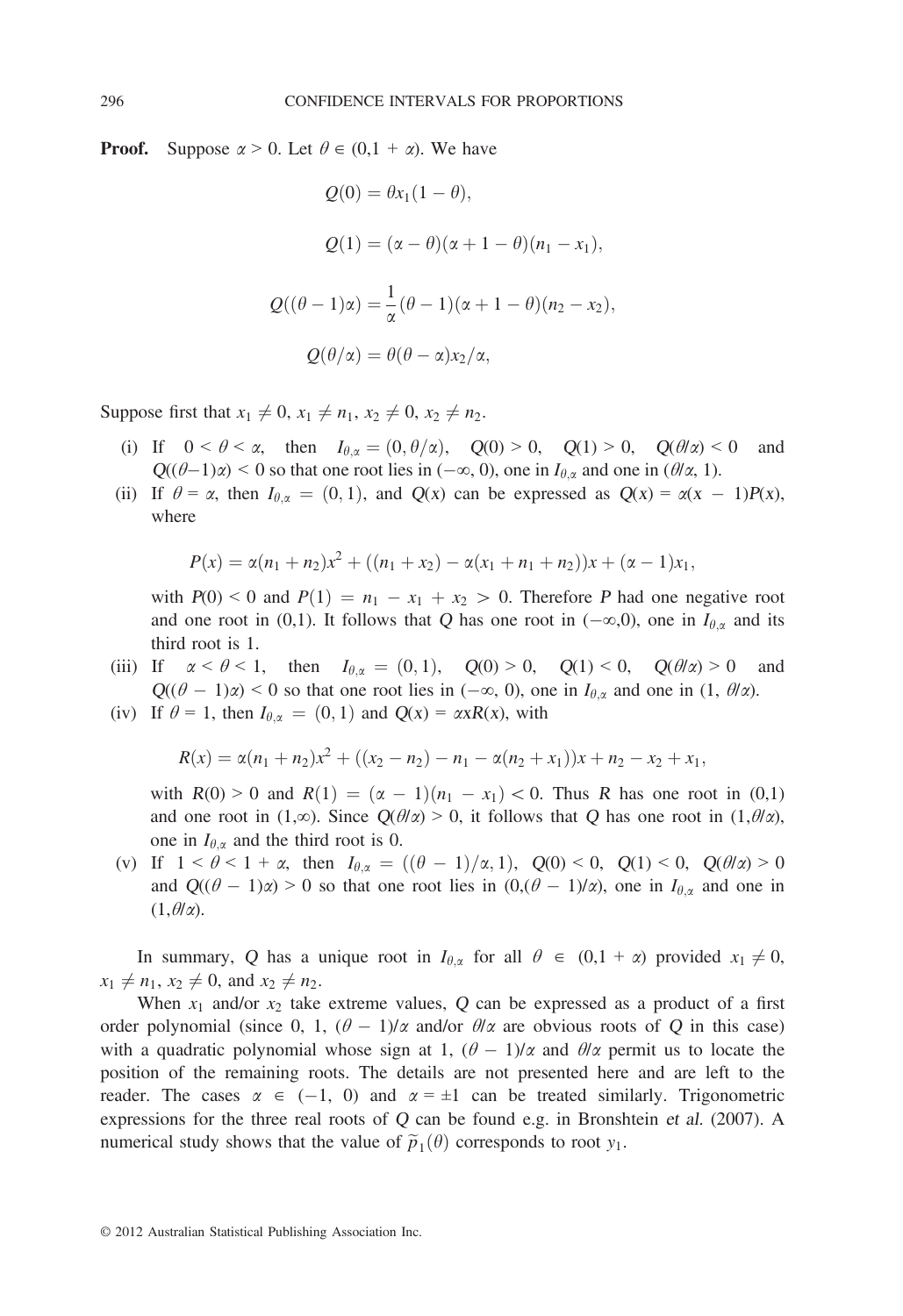#### Appendix B: Comparison of two methods

Following the method given by Mee (1984) for the construction of a confidence interval for the difference of two proportions, we can construct an interval for the sum  $\theta = \alpha p_1 + p_2$ , whose bounds are solutions to

$$
\frac{(\widehat{\theta}-\theta)^2}{\alpha^2 \frac{\widetilde{p}_1(\theta)(1-\widetilde{p}_1(\theta))}{n!} + \frac{\widetilde{p}_2(\theta)(1-\widetilde{p}_2(\theta))}{n_2}} = \left(\alpha \frac{x_1}{n_1} + \frac{x_2}{n_2} - \theta\right)^2 v_\alpha(\theta, \widetilde{p}_1(\theta)) = z^2,
$$

where  $v_\alpha$  was defined in Section 2.4 and  $\tilde{p}_1(\theta)$  is the profile estimate of  $p_1$  given  $\theta$ . We show that this interval is identical to the score interval. Since  $\tilde{p}_1(\theta)$  is a solution to  $S_1(\theta, p_1) = 0$ , we get

$$
\alpha \frac{x_1}{n_1} - \theta = -\widetilde{p}_2(\theta) + \alpha^2 \frac{\widetilde{p}_1(\theta)\widetilde{q}_1(\theta)(x_2 - n_2\widetilde{p}_2(\theta))}{n_1\widetilde{p}_2(\theta)\widetilde{q}_2(\theta)},
$$

which we substitute back in to  $(6)$  to get, after simple algebra,

$$
\frac{(x_2 - n_2\widetilde{p}_2(\theta))^2}{(\widetilde{p}_2(\theta)\widetilde{q}_2(\theta))^2 \nu_{\alpha}(\theta,\widetilde{p}_1(\theta))},
$$

which is exactly (5).

#### Appendix C: Proof of Equation (7)

We provide here a justification for why  $C(p_1, p_2) = C(1 - p_1, 1 - p_2)$  and  $\mathcal{O}(p_1, p_2) = \mathcal{U}(1 - p_1, 1 - p_2)$  hold. Let  $\mathbf{x} = (x_1, x_2)$  and  $\mathbf{n} - \mathbf{x} = (n_1 - x_1, n_2 - x_2)$ . Clearly

$$
\mathcal{C}(1-p_1, 1-p_2)
$$
\n
$$
= \sum_{(x_1, x_2)} \prod_{j=1}^2 \frac{n_j}{x_j} (1-p_j)^{x_j} p_j^{n_j-x_j} \mathbf{1}_{\{L(\mathbf{x}) \le \alpha(1-p_1)+1-p_2 \le U(\mathbf{x})\}}(\mathbf{x})
$$
\n
$$
= \sum_{(x_1, x_2)} \prod_{j=1}^2 \frac{n_j}{x_j} p_j^{x_j} (1-p_j)^{n_j-x_j} \mathbf{1}_{\{1+\alpha-U(\mathbf{n}-\mathbf{x}) \le \alpha p_1+p_2 \le 1+\alpha-L(\mathbf{n}-\mathbf{x})\}}(\mathbf{n}-\mathbf{x}),
$$

where we made the change of variable  $x_j = n_j - x_j$ ,  $j = 1, 2$  and used  $\binom{n_j}{n_j - x_j}$  $\begin{pmatrix} n_i \end{pmatrix}$  $\left( n_j \right)$ xj  $\overline{\phantom{0}}$ . The equality  $C(p_1, p_2) = C(1 - p_1, 1 - p_2)$  follows if we can show that

$$
\mathbf{1}_{\{1+\alpha-U(n-x)\,\leq\, \text{sp}_1+\text{p}_2\,\leq\, 1+\alpha-L(n-x)\}}(n-x)=\mathbf{1}_{\{L(x)\,\leq\, \text{sp}_1+\text{p}_2\,\leq\, U(x)\}}(x).
$$

In other words, we want to show that  $L(x) = 1 + \alpha - U(n - x)$  and  $U(x) = 1 + \alpha - L$  $(n - x)$ , from which  $\mathcal{O}(p_1, p_2) = \mathcal{U}(1 - p_1, 1 - p_2)$  would follow as well. The Wald/ adjusted Wald/Haldane/Jeffreys–Perks intervals have an explicit expression, and it is just a straightforward calculation to check that the previous equalities hold. For intervals based on the score function, changing  $x_i$  to  $n_i - x_i$  changes the score function for  $p_1$  as follows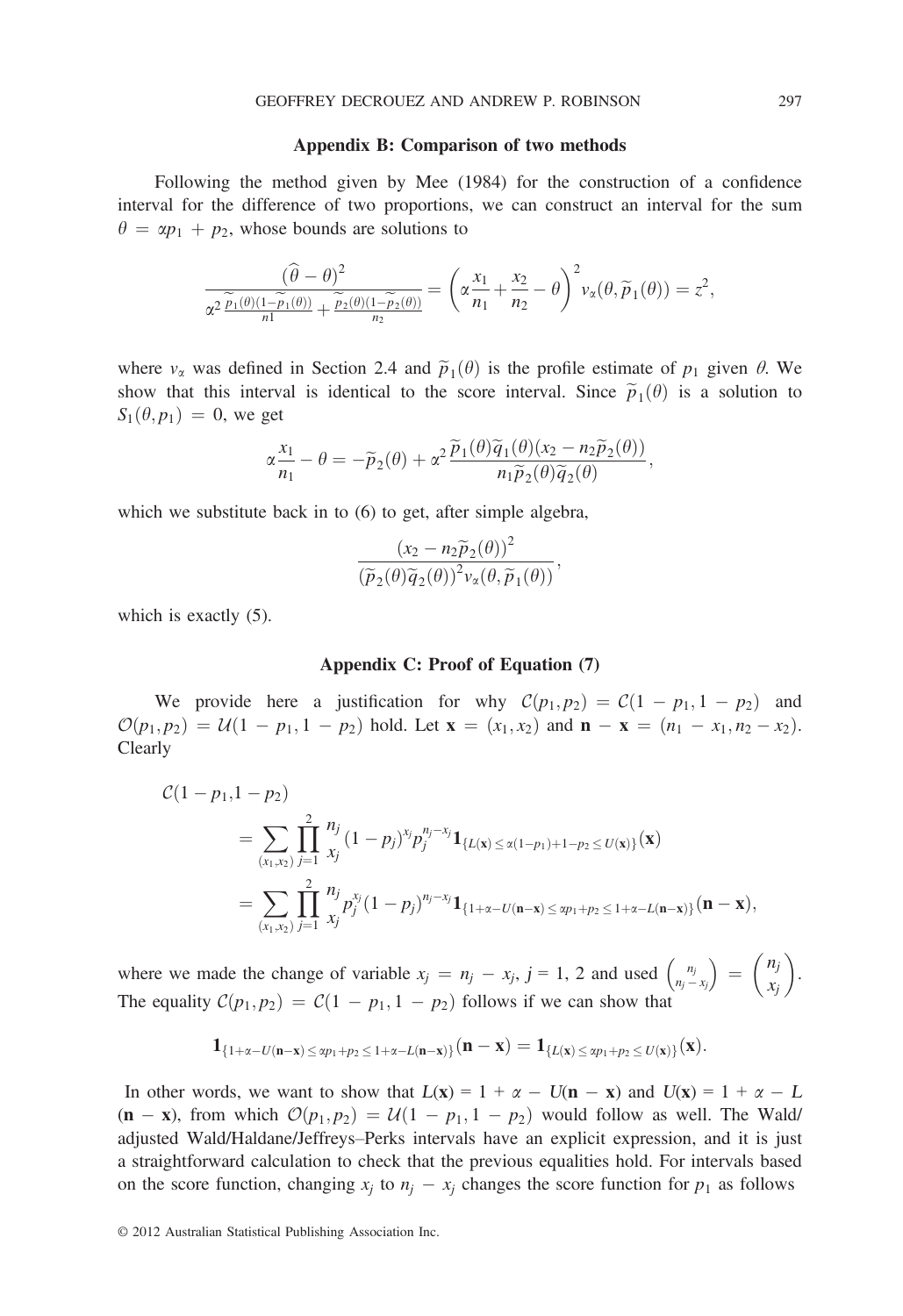$$
S_p(\theta, p_1) = -\bigg(\frac{x_1 - n_1q_1}{p_1q_1} - \alpha \frac{x_2 - n_2q_2}{p_2q_2}\bigg),
$$

so that  $\tilde{p}_1(\theta)$  and  $\tilde{p}_2(\theta)$ , the maximum likelihood estimates of  $p_1$  and  $p_2$  under the constraint  $\alpha p_1 + p_2 = \theta$  when we observe  $x_1$  and  $x_2$ , become  $1 - \widetilde{p}_1(\theta)$  and  $1 - \widetilde{p}_2(\theta)$ when observing  $n_1 - x_1$  and  $n_2 - x_2$ .

Suppose we observe  $x_1$  and  $x_2$ . The lower bound of the confidence interval  $L(x)$  is such that  $\alpha \widetilde{p}_1(L(\mathbf{x})) + \widetilde{p}_2(L(\mathbf{x})) = L(\mathbf{x})$ . From the remark above, if we now observe  $n_1 - x_1$  and  $n_2 - x_2$ , then one have  $\alpha(1 - \widetilde{p}_1(L(\mathbf{x}))) + 1 - \widetilde{p}_2(L(\mathbf{x})) = 1 + \alpha - L(\mathbf{x}),$ which corresponds to the upper bound of the confidence interval and  $L(x) = 1 + \alpha$  $U(n - x)$  follows.

## References

- AGRESTI, A. & COULL, B.A. (1998). Approximate is better than 'exact' for interval estimation of binomial proportions. Amer. Statist. 52, 119–126.
- AGRESTI, A. & CAFFO, B. (2000). Simple and effective confidence intervals for proportions and differences of proportions result from adding two successes and two failures. Amer. Statist. 54, 280–288.
- AGRESTI, A. & MIN, Y. (2001). On small-sample confidence intervals for parameters in discrete distributions. Biometrics 57, 963–971.
- ANBAR, D. (1983). On estimating the difference between two probabilities, with special reference to clinical trials. Biometrics 39, 257–262.
- BEAL, S.L. (1987). Asymptotic confidence intervals for the difference between two binomial parameters for use with small samples. Biometrics 43, 941–950.
- BRONSHTEIN, J.N., SEMENYAYEV, K.A., MUSIOL G. & MUEHL H. (2007). Handbook of Mathematics. 5th edn. Berlin: Springer.
- BROWN, L.D., CAI, T. & DASGUPTA, A. (2002). Confidence intervals for a binomial proportion and asymptotic expansions. Ann. Statist. 30, 160–201.
- COE, P.R. & TAMHANE, A.C. (1993). Small sample confidence intervals for the difference, ratio and odds ratio of two success probabilities.. Comm. Statist. Simulation Comput. 22, 925–938.
- CHAN, I.S.F. & ZHANG, Z. (1999). Test-based exact confidence intervals for the difference of two binomial proportions. Biometrics 55, 1201–1209.
- DAVISON, A.C. (2003). Statistical Models. Cambridge Cambridge University Press.
- HALDANE, J.B.S. (1945). On a method of estimating frequencies. Biometrika 33, 222–225.
- HALL, P. (1992). The Bootstrap and Edgeworth Expansion. New York: Springer-Verlag.
- HALL, P. (1987). On the bootstrap and continuity correction. J. R. Statist. Soc. Ser. <sup>B</sup> Stat. Methodol. 49, 82–89.
- HALL, P. & ZHOU, X-H. (2003). Effects of smoothing on distribution approximations. Lect. Notes-Monogr. Ser. Probab., Stat. Appl: Papers in Honor of Rabi Bhattacharya 41, 169–186.
- MEE, R. (1984). Confidence bounds for the difference between two probabilities. Biometrics 40, 1175– 1176.
- MIETTINEN, O.S. & NURMINEN, M. (1985). Comparative analysis of two rates. Statist. Med. 4, 213–226.
- NEWCOMBE, R.G. (1998a). Interval estimation for the difference between independent proportions:comparison of eleven methods. Statist. Med. 17, 873–890.
- NEWCOMBE, R.G. (1998b). Two-sided confidence intervals for the single proportion: comparison of seven methods. Statist. Med. 17, 857–872.
- NEWCOMBE, R.G. (2001). Simultaneous comparison of sensitivity and specificity of two tests in the paired design: a straightforward graphical approach. Statist. Med. 20, 907–915.
- DI NISIO, M., VAN SLUISI, G.L., BOSSUYT, M.M., BÜLLER, H.R., PORRECA, E. & RUTJES, A.W.S. (2010). Accuracy of diagnostic tests for clinically suspected upper extremity deep vein thrombosis: a systematic review. J. Thromb. Haemost. 8, 684–692.
- SANTNER, T.J. & YAMAGAMI, S. (1993). Invariant small sample confidence intervals for the difference of two success probabilities.. Comm. Statist. Simulation Comput 22, 33–59.